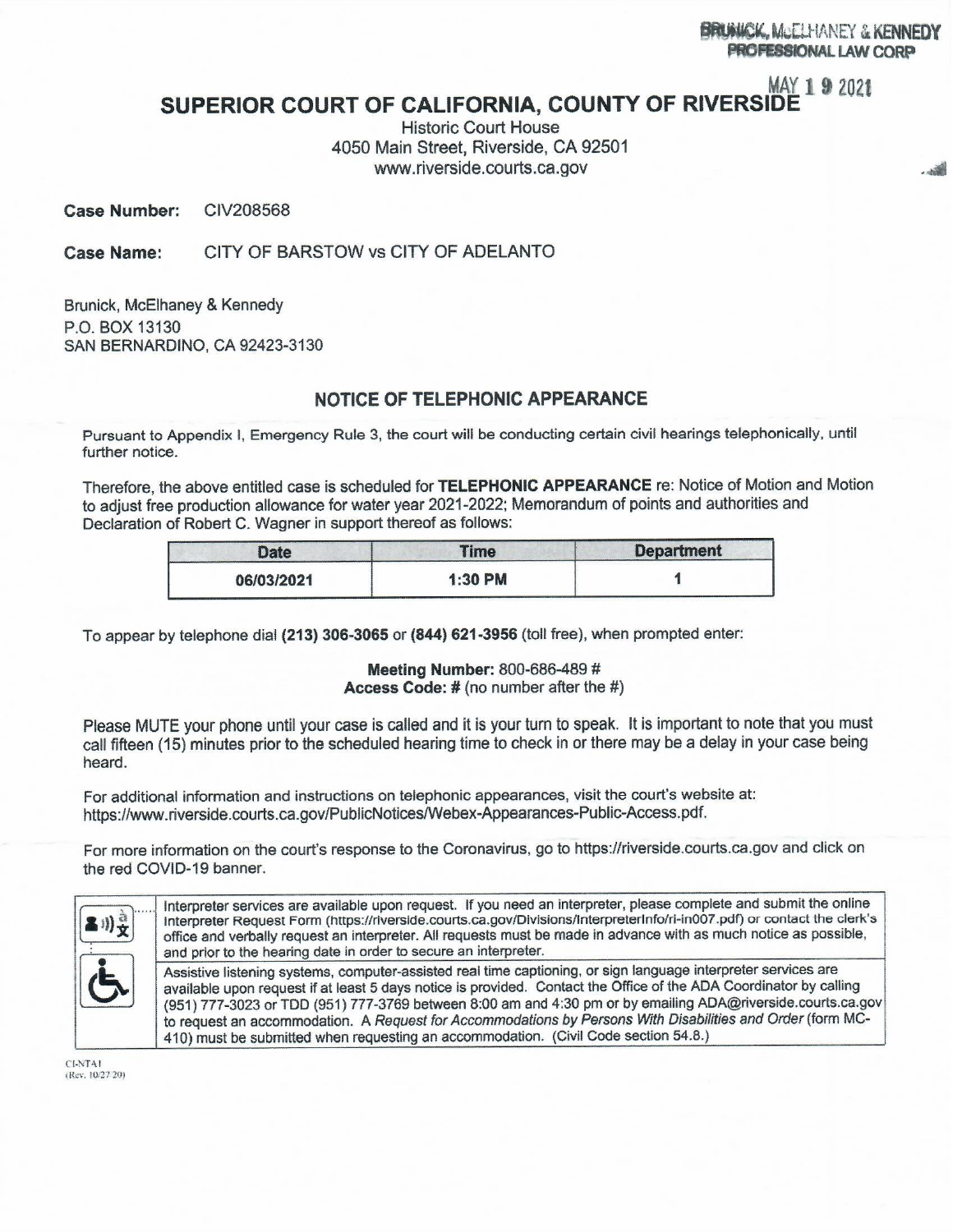#### **CERTIFICATE OF MAILING**

I certify that I am currently employed by the Superior Court of California, County of Riverside, and that I am not a party to this action or proceeding. In my capacity, I am familiar with the practices and procedures used in connection with the mailing of correspondence. Such correspondence is deposited in the outgoing mail of the Superior Court. Outgoing mail is delivered to and mailed by the United States Postal Service, postage prepaid, the same day in the ordinary course of business. I certify that I served a copy of the Notice of Telephonic Appearance on this date, by depositing said copy as stated above.

Dated: 05/14/2021

W. SAMUEL HAMRICK JR., Court Executive Officer/Clerk of Court

by: year hilliend

Y. Williams, Deputy Clerk

**CI-NTA1** (Rev. 10/27/20)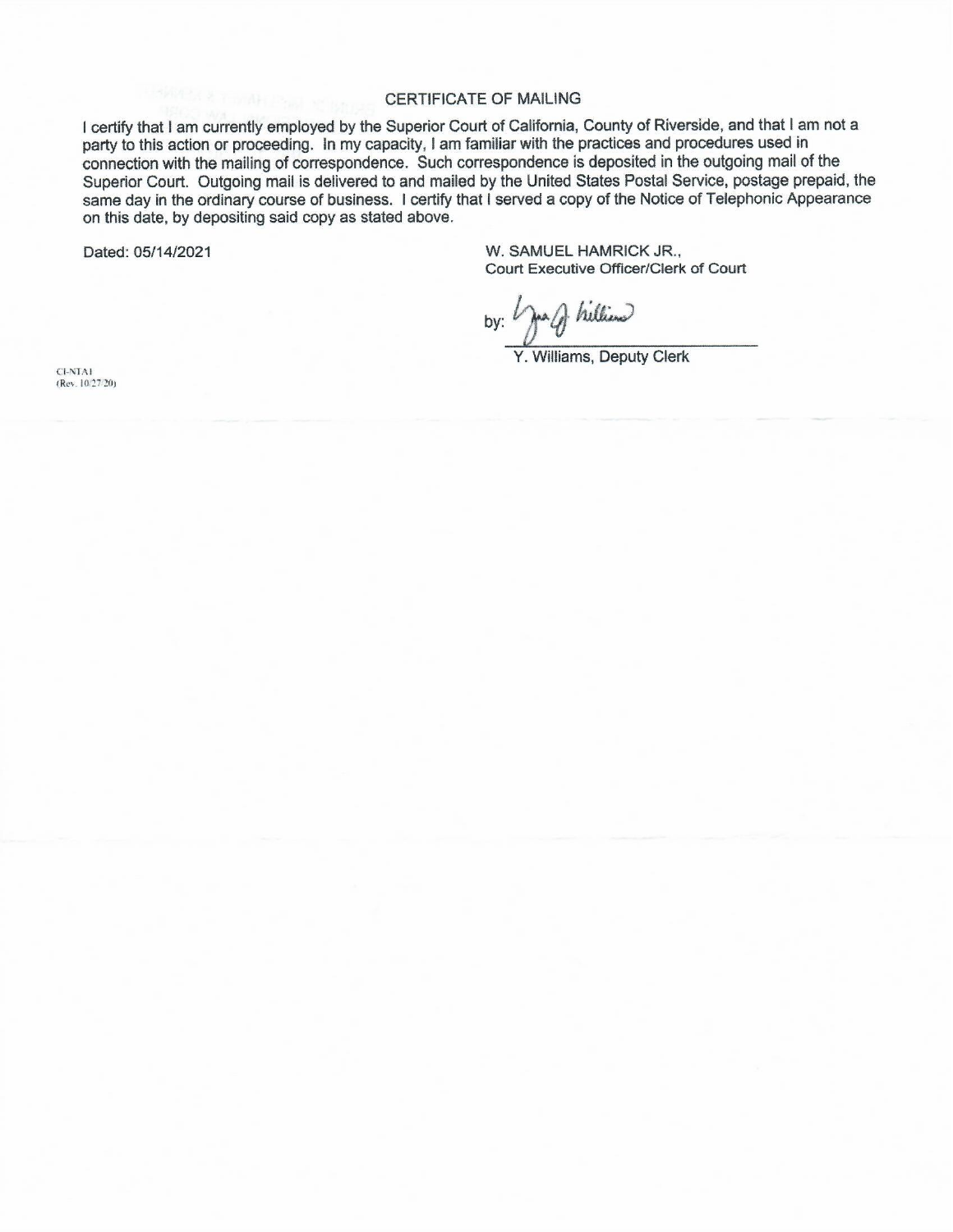## **PROOF OF SERVICE**

## **STATE OF CALIFORNIA } COUNTY OF SAN BERNARDINO}**

I am employed in the County of the San Bernardino, State of California. I am over the age of 18 and not a party to the within action; my business address is 13846 Conference Center Drive, Apple Valley, California 92307.

On May 19, 2021, the document(s) described below were served pursuant to the Mojave Basin Area Watermaster's Rules and Regulations paragraph 8.B.2 which provides for service by electronic mail upon election by the Party or paragraph 10.D, which provides that Watermaster shall mail a postcard describing each document being served, to each Party or its designee according to the official service list, a copy of which is attached hereto, and which shall be maintained by the Mojave Basin Area Watermaster pursuant to Paragraph 37 of the Judgment. Served documents will be posted to and maintained on the Mojave Water Agency's internet website for printing and/or download by Parties wishing to do so.

Document(s) filed with the court and served herein are described as follows:

## **NOTICE OF TELEPHONIC APPEARANCE**

X I, Jeffrey D. Ruesch, declare under penalty of perjury under the laws of the State of California that the above is true and correct.

Executed on May 19, 2021 at Apple Valley, California.

 $\sim$ 

Jeffrey D. Ruesch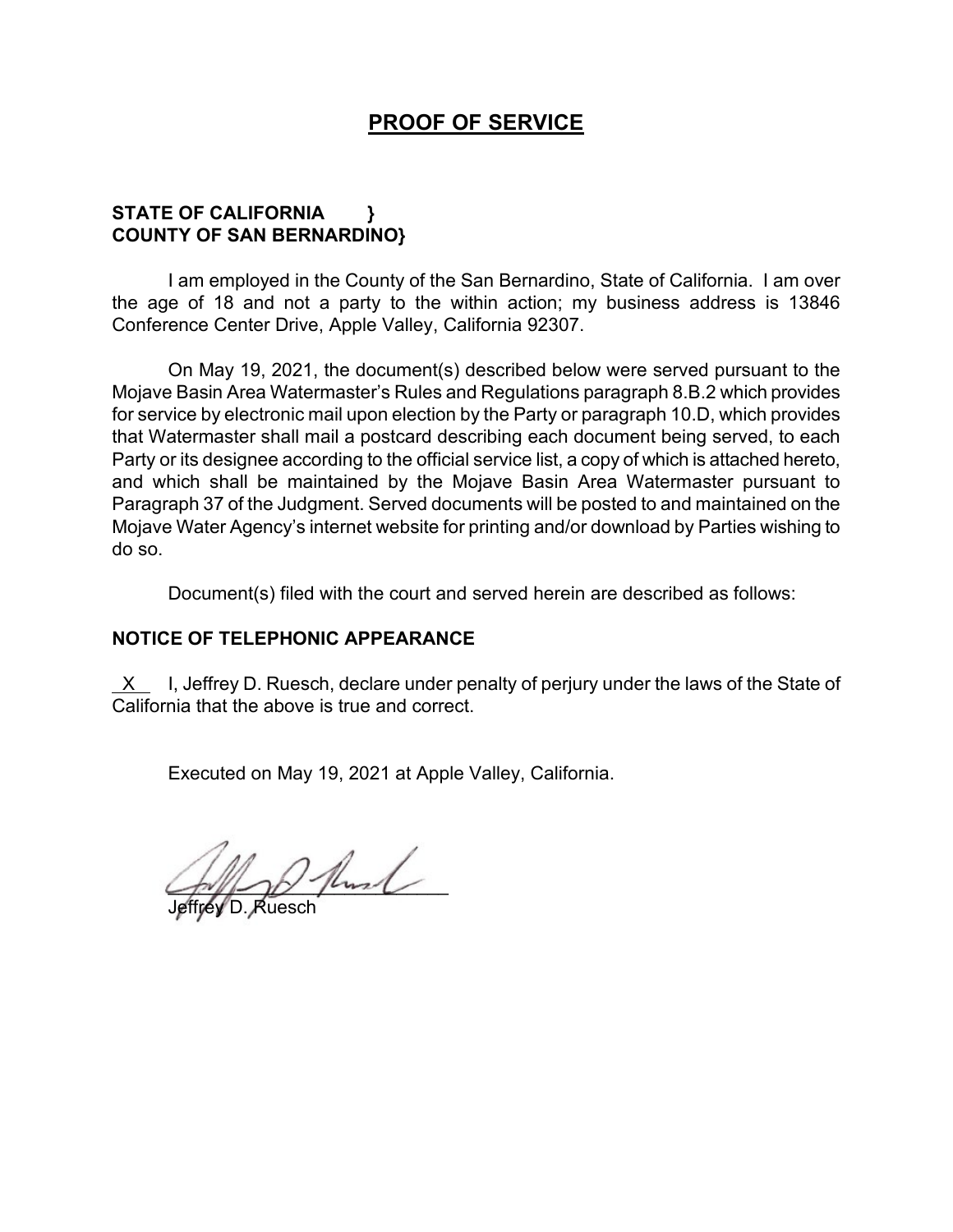35250 Yermo, LLC 11273 Palms Blvd., Ste. D. Los Angeles, CA 90066-2122 Attn: Roberto Munoz

Ades, John and Devon (via email) (adesdevon@gmail.com)

Ahn Revocable Living Trust (via email) P. O. Box 45 Apple Valley, CA 92307-0001 Attn: Chun Soo and Wha Ja Ahn<br>(chunsooahn@naver.com)

Ahn, Chun Soo and Wha Ja (via email) P. O. Box 45 Apple Valley, CA 92307-0001 Attn: Chun Soo Ahn Ake, Charles J. and Marjorie M.

American States Water Company 1920 W. Corporate Way Anaheim, CA 92801-5373 Attn: Ana Chavez **Anderson, Ross C.** and Betty J.

Apple Valley Heights County Water District P. O. Box 938 Apple Valley, CA 92308-0938 Attn: Matthew Patterson

Apple Valley, Town Of 14955 Dale Evans Parkway Apple Valley, CA 92307-3061 Attn: Tina Kuhns Archibek, Eric

Atchison, Topeka, Santa Fe Railway Company (via email) 2650 Lou Menk Drive, MOB-2 Fort Worth, TX 76131-2825 Attn: Blaine Bilderback (Blaine.Bilderback@bnsf.com)

Bar H Mutual Water Company (via email) P. O. Box 844 Lucerne Valley, CA 92356-0844 Attn: Daniel Shaw (barhwater@gmail.com) Barber, James B.

Baron, Susan and Palmer, Curtis 141 Road 2390 Aztec, NM 87410-9322 Attn: Curtis Palmer

Abshire, David V. P. O. Box # 2059 Lucerne Valley, CA 92356-2059 Attn: John McCallum

Aerochem, Inc. (via email) 4001 El Mirage Rd. Adelanto, CA 92301-9489 Attn: Pedro Dumaua (pdumaua@ducommun.com)

Ahn Revocable Trust (via email) 29775 Hunter Road Murrieta, CA 92563-6710 Attn: Simon Ahn (ssahn58@gmail.com)

2301 Muriel Drive, Apt. 67 Barstow, CA 92311-6757

13853 Oakmont Dr. Victorville, CA 92395-4832

Apple Valley Unified School District 12555 Navajo Road Apple Valley, CA 92308-7256 Attn: Mathew Schulenberg

41717 Silver Valley Road Newberry Springs, CA 92365-9517

Avila, Angel and Evalia 1523 S. Visalia

43774 Cottonwood Road Newberry Springs, CA 92365

Barstow, City of (via email) 220 East Mountain View Street -Suite A Barstow, CA 92311 Attn: Jennifer Riley (hriley@barstowca.org) Adelanto, City Of 11600 Air Expressway Adelanto, CA 92301-1914 Attn: Daniel Best

Agcon, Inc. (via email) 17671 Bear Valley Road Hesperia, CA 92345-4902 Attn: Lori Clifton (lclifton@robarenterprises.com)

Ahn, Chun Soo and David (via email) 19130 San Jacinto Way Apple Valley, CA 92308-6748 Attn: David Ahn (davidahnmd@gmail.com, chunsooahn@naver.com)

America United Development, LLC (via email) 19625 Shelyn Drive Rowland Heights, CA 91748-3246 Attn: Paul Tsai (paul@ezzlife.com)

Apple Valley Foothill County Water District (via email) 22545 Del Oro Road Apple Valley, CA 92308-8206 Attn: Daniel B. Smith (avfcwd@gmail.com)

Apple Valley View Mutual Water Company P. O. Box 3680 Apple Valley, CA 92307-0072 Attn: Emely and Joe Saltmeris

Atchison, Topeka, Santa Fe Railway Company 2301 Lou Menk Drive, GOB-3W Fort Worth, TX 76131-2825 Attn: Blaine Bilderback

Compton, CA 90220-3946 Bailey 2007 Living Revocable Trust, Sheré R. (via email) 10428 National Blvd Los Angeles, CA 90034-4664 Attn: Sheré R. Bailey (LegalPeopleService@gmail.com)

> Bar-Len Mutual Water Company (via email) P. O. Box 77 Barstow, CA 92312-0077 Attn: Casey Slusser (barlenwater@hotmail.com; casey.slusser@gmail.com)

Bass Trust, Newton T. 14924 Chamber Lane Apple Valley, CA 92307-4912 Attn: Barbara Davison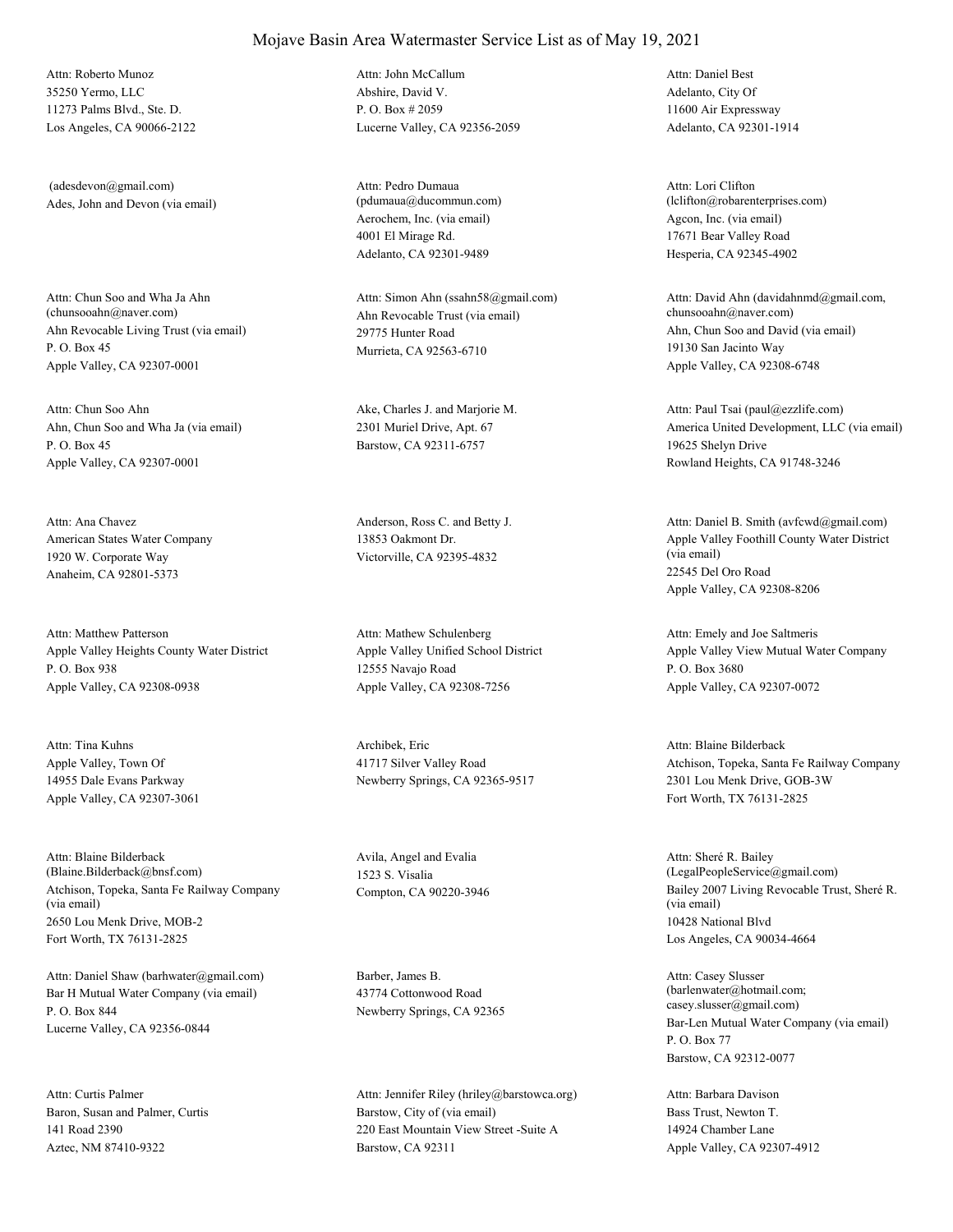Bastianon Revocable Trust 9484 Iroquois Rd. Apple Valley, CA 92308-9151 Attn: Remo E. Bastianon

Bell, Charles H. Trust dated March 7, 2014 (via email) P. O. Box 193 Lucerne Valley, CA 92356-0193 Attn: Chuck Bell (chuckb@sisp.net) Best, Byron L.

Box, Geary S. and Laura P. O. Box 402564 Hesperia, CA 92340-2564

Brown, Bobby G. and Valeria R. 26776 Vista Road Helendale, CA 92342-9789 Attn: Paul Johnson Brown, Jennifer

Bryant, Ian (via email) 15434 Sequoia Avenue - Office Hesperia, CA 92345-1667 (irim@aol.com)

Bunnell, Dick 8589 Volga River Circle Fountain Valley, CA 92708-5536

California Department Of Transportation (via email) 464 W. 4th Street San Bernardino, CA 92401-1407 Attn: Michael P. Naze (michael.naze@dot.ca.gov) CalMat Company

CalPortland Company - Oro Grande Plant (via email) P. O. Box 146 Oro Grande, CA 92368-0146 Attn: Catalina Fernandez-Moores (jgammett@calportland.com) Camanga, Tony and Marietta

Carlton, Susan P.O. Box 193 Yermo, CA 92398-0193 Beinschroth Family Trust (via email) 18794 Sentenac Apple Valley, CA 92307-5342 Attn: Mike Beinschroth (Beinschroth@gmail.com)

21461 Camino Trebol Lake Forest, CA 92630-2011

Bracht, William F. and Alexander, Alicia M. 12439 Addison Street N. Hollywood, CA 91607 Attn: Alicia Alexander

10001 Choiceana Ave. Hesperia, CA 92345

Bubier, Diane Gail (via email) 46263 Bedford Rd. Newberry Springs, CA 92365-9819 (bubierbear@msn.com)

Bush, Kevin (via email) 7768 Sterling Ave. San Bernardino, CA 92410-4741 (kjbco@yahoo.com)

405 N. Indian Hill Blvd. Claremont, CA 91711-4614 Attn: Robert W. Bowcock

48924 Bedford Rd. Newberry Springs, CA 92365 Attn: Tony Camanga

Casa Colina Foundation P.O. Box 1760 Lucerne Valley, CA 92356 Attn: Kevin Mangold

Beinschroth, Andy Eric 6719 Deep Creek Road Apple Valley, CA 92308-8711

Borja, Leonil T. and Tital L. 20784 Iris Canyon Road Riverside, CA 92508-

Brommer House Trust 9435 Strathmore Lane Riverside, CA 92509-0941 Attn: Marvin Brommer

Bruneau, Karen 19575 Bear Valley Rd. Apple Valley, CA 92308-5104

Budget Finance Company 1849 Sawtelle Blvd., Ste. 700 Los Angeles, CA 90025-7012 Attn: Noah Furie

Calico Lakes Homeowners Association (via email) 11860 Pierce Street, Suite 100 Riverside, CA 92505-5178 Attn: Shanna Ghale (shanna.ghale@associa.us)

CalPortland Company - Agriculture (via email) P. O. Box 146 Oro Grande, CA 92368-0146 Attn: Catalina Fernandez-Moores (jgammett@calportland.com)

Campbell, M. A. and Dianne 12526 Donegal Way Houston, TX 77047-2810 Attn: Myron Campbell II

CDFW - Camp Cady (via email) 4775 Bird Farm Road Chino Hills, CA 91709-3175 Attn: Danielle Stewart (danielle.stewart@wildlife.ca.gov; Richard.Kim@wildlife.ca.gov; Alisa.Ellsworth@wildlife.ca.gov)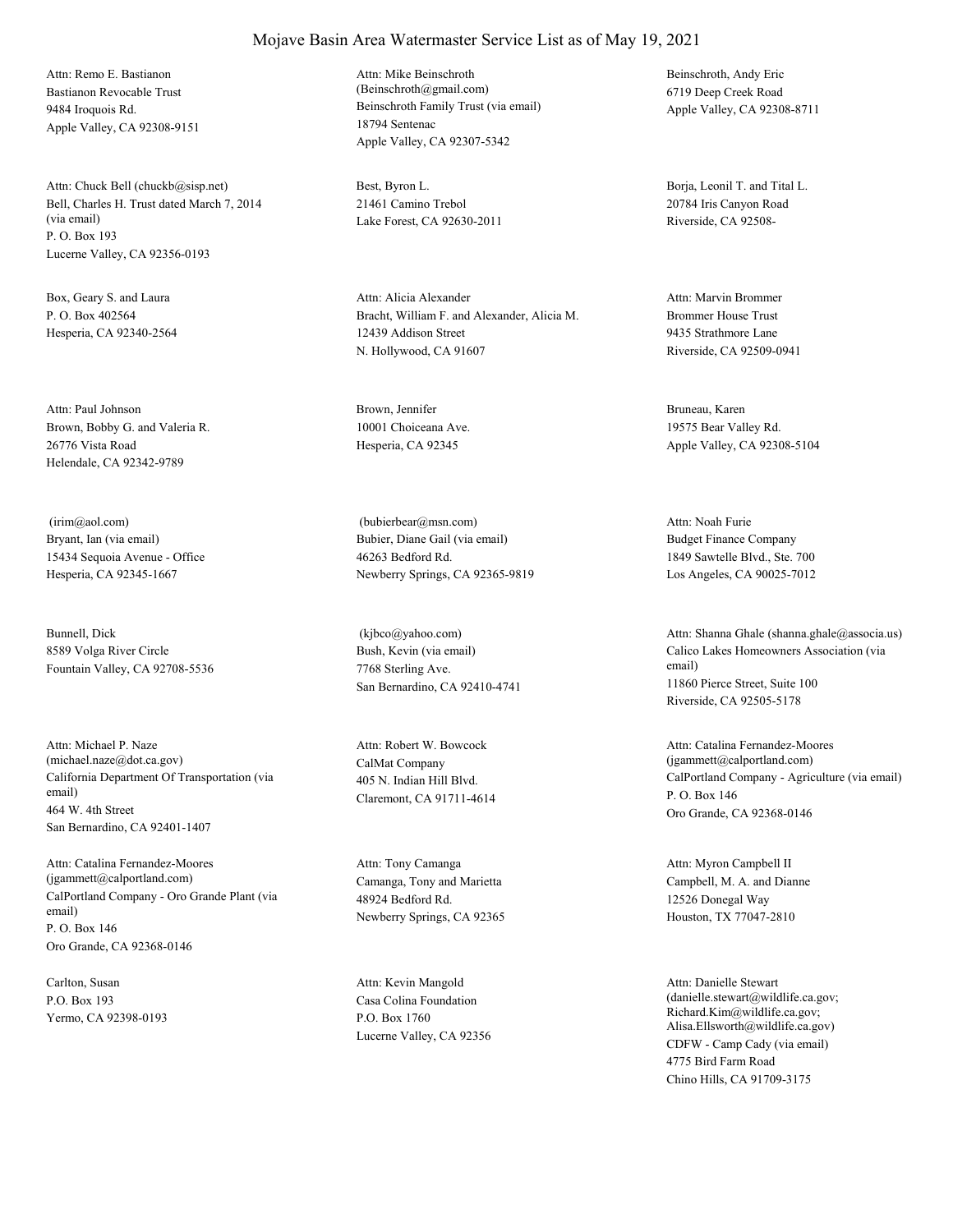CDFW - Mojave Narrows Regional Park 777 E. Rialto Avenue San Bernardino, CA 92415-1005 Attn: Beahta Davis

Center Water Company P. O. Box 616 Lucerne Valley, CA 92356-0616 Attn: Mary Tarrab

Cheyenne Lake, Inc. (via email) 44658 Valley Center Rd Newberry Springs, CA 92365- Attn: Carl Pugh (cpugh3@aol.com) Choi, Yong Il and Joung Ae

Christison, Joel P. O. Box 2635 Big River, CA 92242-2635

Clark, Gary and Beth A. 5641 Jensen Ranch Road Riverside, CA 92509-6579 Attn: Erik Archibek

Contratto, Ersula 21814 Hinkley Road Barstow, CA 92311

Cross, Sharon I. P. O. Box 922 Lucerne Valley, CA 92356

DaCosta, Dean Edward (via email) 32307 Foothill Road Lucerne Valley, CA 92356-8526 (dacostadean@gmail.com)

Dahlquist, George R. (via email) 8535 Vine Valley Drive Sun Valley, CA 91352- (ron@dadcopowerandlights.com) Darr, James S.

#### CDFW - Mojave River Fish Hatchery (via email) 12550 Jacaranda Avenue Attn: Paco Cabral (paco.cabral@wildlife.ca.gov; rebecca.jones@wildlife.ca.gov) Cemex, Inc. (via email)

Chafa, Larry R. and Delinda C. P. O. Box 796 Ronan, MT 59864-0796 Attn: Allene Rozell Cherie Krack

Victorville, CA 92395-5183

34424 Mountain View Road Hinkley, CA 92347-9412

Chung, et al. 11446 Midway Ave. Lucerne Valley, CA 92356-8792 Attn: Hwa-Yong Chung Clark, Arthur

Club View Partners 9903 Santa Monica Blvd., PMB #541 Beverly Hills, CA 90212-1671 Attn: Manoucher Sarbaz Conner, William H.

Corbridge, Linda S. 8743 Vivero St Rancho Cucamonga, CA 91730- Attn: George Starke Cross, Francis and Beverly

Crown Cambria, LLC (via email) 9860 Gidley St. El Monte, CA 91731-1110 Attn: Jay Hooper (jayho123@gmail.com)

Daggett Community Services District (via email) P. O. Box 308 Daggett, CA 92327-0308 Attn: Crystal Romero (daggettcsd@outlook.com; daggettwater427@gmail.com)

40716 Highway 395 Boron, CA 93516

16888 North E. Street Victorville, CA 92394-2999 Attn: Alejandra Silva (alejandrav.silva@cemex.com)

Chamisal Mutual Water Company 1442 El Mirage Road El Mirage, CA 92301-9500 Attn: Mary M Ross

Chong, Joan (via email) 35000 Indian Trail Helendale, CA 92342-9782 (joancksp@hotmail.com)

P. O. Box 4513 Blue Jay, CA 92317-4513

11535 Mint Canyon Rd. Agua Dulce, CA 91390-4577

156 W 100 N Jerome, ID 83385-5256

Crystal Lakes Property Owners Association P. O. Box 351 Yermo, CA 92398 Attn: Alessia Morris

Daggett Ranch, LLC P. O. Box 112 Daggett, CA 92327-0112 Attn: Steve and Dana Rivett

De Jong Family Trust 46561 Fairview Road Newberry Springs, CA 92365-9230 Attn: Alan L. De Jong

## Mojave Basin Area Watermaster Service List as of May 19, 2021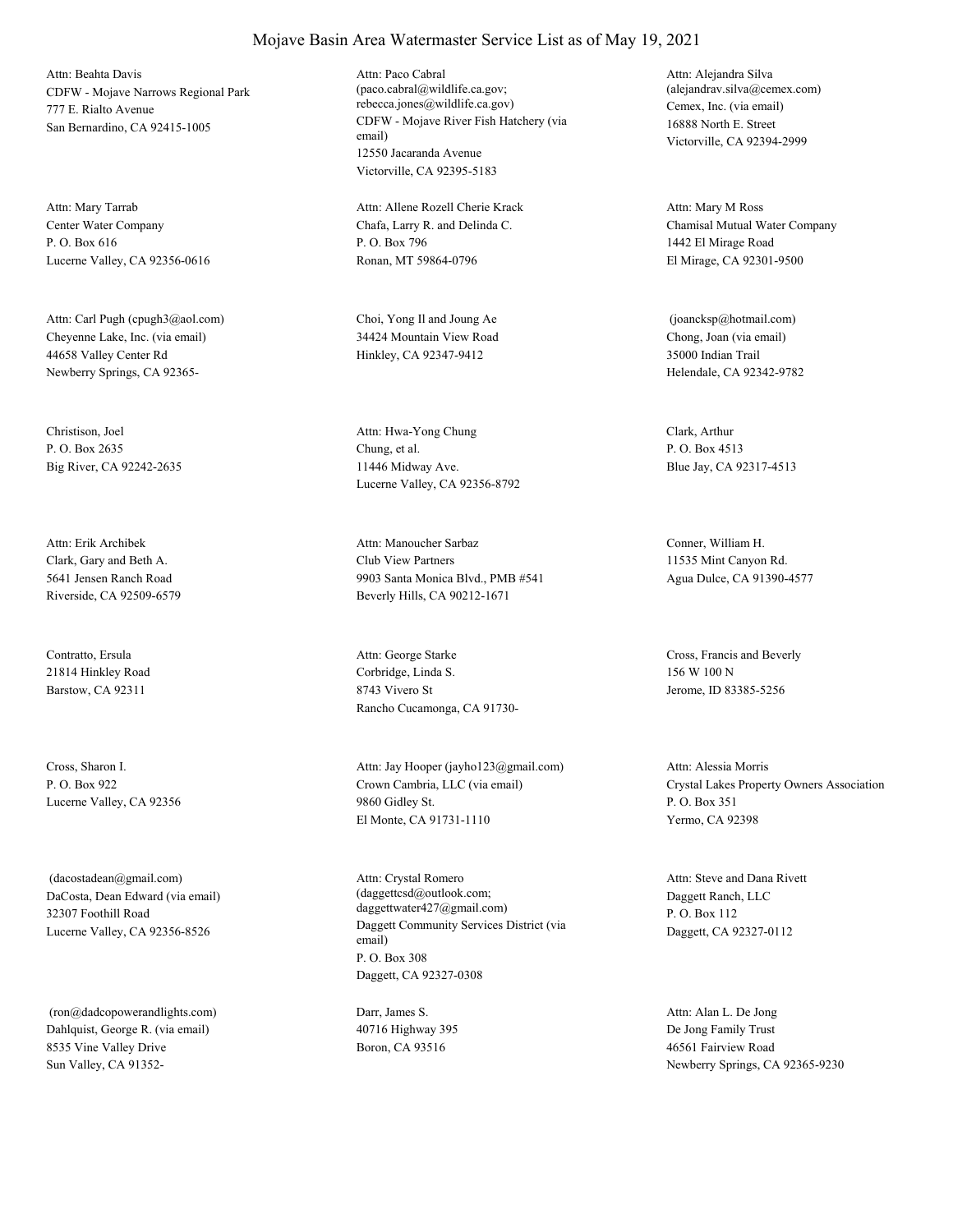Dennison, Quentin D. - Clegg, Frizell and Joke 44579 Temescal Street Newberry Springs, CA 92365 Attn: Randy Wagner

Desert Springs Mutual Water Company P. O. Box 396 Lucerne Valley, CA 92356-0396 Attn: Denise Courtney

Donaldson, Jerry and Beverly 16736 B Road Delta, CO 81416-8501

Dowell, Leonard 345 E Carson St. Carson, CA 90745-2709

Eygnor, Robert E. 23032 Bryman Road

Fernandez, Arturo (via email) 28 Calle Fortuna Rancho Santa Margarita, CA 92688-2627 (afc30@yahoo.com) Ferro, Dennis and Norma

First CPA LLC (via email) 10045 Brockway St. El Monte, CA 91733-1107 Attn: Alex and Jerrica Liu (alexliu1950@gmail.com;

Foothill Estates MHP, LLC (via email) 9454 Wilshire Blvd., Ste. 920 Beverly Hills, CA 90212-2925 Attn: Camille Yusufov (Allen@skylinecompany.com) Frates, D. Cole (via email)

Friend, Joseph and Deborah P. O. Box 253 Barstow, CA 92312-0253 Attn: Deborah A. Friend

Gabrych, Eugene 2006 Old Highway 395 Fallbrook, CA 92028-8816 Desert Dawn Mutual Water Company P. O. Box 392 Lucerne Valley, CA 92356-0392 Attn: Marie McDaniel

DLW Revocable Trust 13830 Choco Rd. Apple Valley, CA 92307-5525 Attn: Debby Wyatt

Dora Land, Inc. P. O. Box 1405 Apple Valley, CA 92307-0026 Attn: Jeffery Lidman

Evenson, Edwin H. and Joycelaine C. P. O. Box 66 Oro Grande, CA 92368-0066 Evert Family Trust (via email)

Oro Grande, CA 92368-9642 Federal Bureau of Prisons, Victorville (via email) P. O. Box 5400 Adelanto, CA 92301-5400 Attn: David Dittenmore (d2dittemore@bop.gov)

> 1311 1st Ave. N Jacksonville Beach, FL 32250-3512

alexroseanneliu@yahoo.com) Fischer Revocable Living Trust (via email) 1372 West 26th St. San Bernardino, CA 92405-3029 Attn: Carl Fischer (carlsfischer@hotmail.com; fischer@fischercompanies.com) Fisher Trust, Jerome R.

> 113 S La Brea Ave., 3rd Floor Los Angeles, CA 90036-2998 (cfrates@renewablegroup.com)

Fundamental Christian Endeavors, Inc. (via email) 49191 Cherokee Road Newberry Springs, CA 92365 Attn: Mark Asay (bettybrock@ironwood.org; waltbrock@ironwood.org)

Gabrych, Eugene 34650 Minneola Rd Newberry Springs, CA 92365Desert Girlz LLC (via email) 10757 Lincoln Road Lucerne Valley, CA 92356-7 Attn: Zaritsky Penny (pennyzaritsky2000@yahoo.com)

Dolch Living Trust Robert and Judith 4181 Kramer Lane Bellingham, WA 98226-7145 Attn: Judith Dolch-Partridge, Trustee

Dorrance, David W. and Tamela L. 2027 Valleria Court Sugar Land, TX 77479- Attn: David Dorrance

19201 Parker Circle Villa Park, CA 92861-1302 Attn: Stephanie L. Evert (severt2166@aol.com)

Fejfar, Monica Kay 34080 Ord Street Newberry Springs, CA 92365-9791

Finch, Jenifer (via email) 9797 Lewis Lane Apple Valley, CA 92308-8357 (ropingmom3@yahoo.com)

7603 Hazeltine Van Nuys, CA 91405 Attn: Paul Johnson

Frazier, et al. 8707 Deep Creek Rd Apple Valley, CA 92308- Attn: Martin Frazier

Gabrych, Eugene 2006 Old Highway 395 Fallbrook, CA 92028

Attn: Mitch Hammack Gaeta, Miguel and Maria 9366 Joshua Avenue Lucerne Valley, CA 92356-8273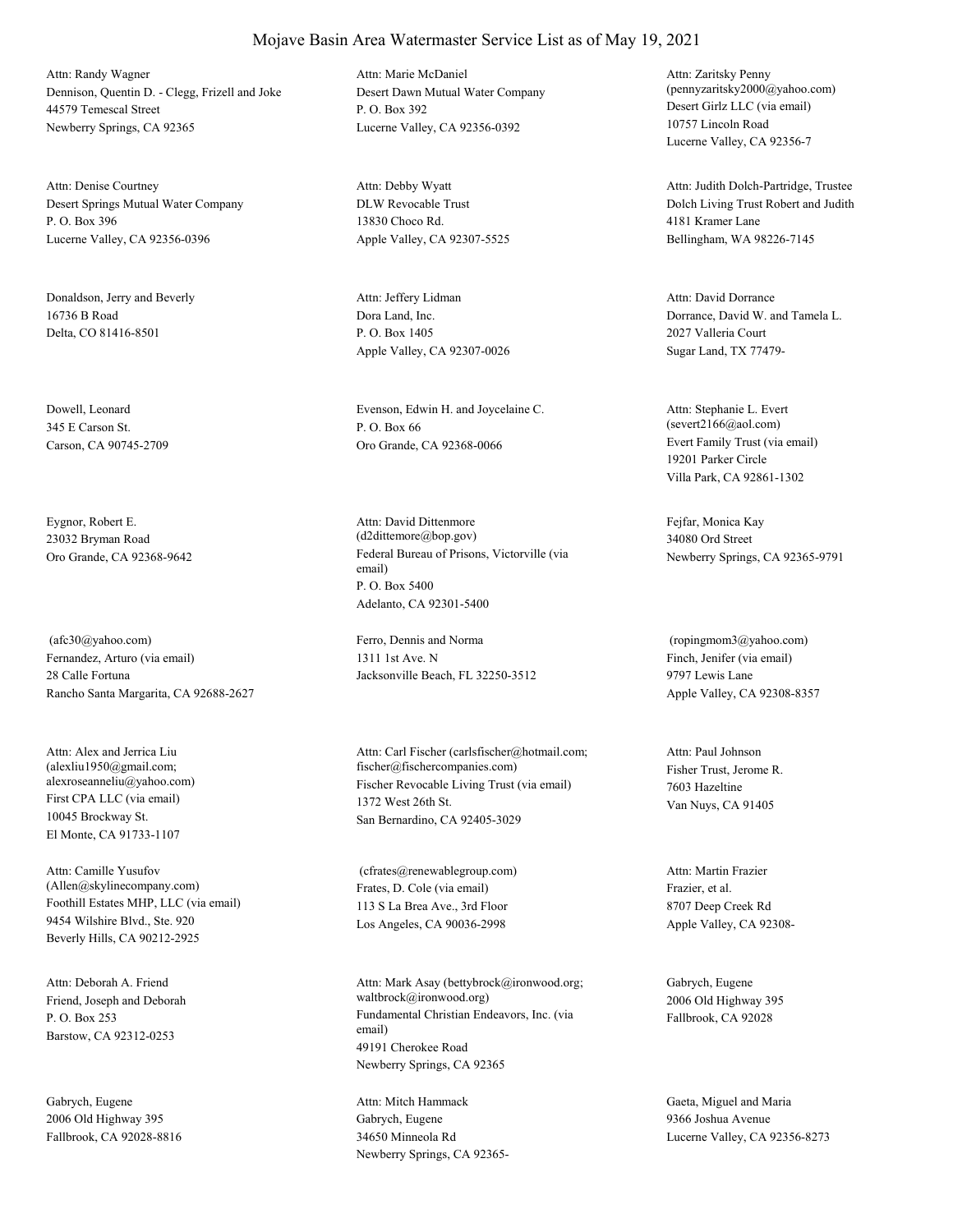Gaeta, Trinidad 10551 Dallas Avenue Lucerne Valley, CA 92356 Attn: Jay Storer

Gardena Mission Church, Inc. P. O. Box 304 Lucerne Valley, CA 92356-0304 Attn: Sang Hwal Kim Garg, Om P.

GenOn California South, LP (via email) P. O. Box 337 Daggett, CA 92327-0337 Attn: Jeffrey Edwards (jeffrey.edwards@genon.com)

Gray, George F. and Betty E. 975 Bryant Calimesa, CA 92320-1301

Gubler, Hans P. O. Box 3100

Haas, Bryan C. and Hinkle, Mary H. (via email) 14730 Tigertail Road Apple Valley, CA 92307-5249 Attn: Bryan C. Haas and Mary H. Hinkle (resrvc4you@aol.com) Hackbarth, Edward E. (via email)

Handrinos, Nicole A. 1140 Parkdale Rd. Adelanto, CA 92301-9308 Attn: William Handrinos

Hareson, Nicholas and Mary 1737 Anza Avenue Vista, CA 92084-3236 Attn: Mary Jane Hareson

Harter, Joe and Sue 10902 Swan Lake Road Klamath Falls, OR 97603-9676

Hass, Pauline L. P. O. Box 273 Newberry Springs, CA 92365-

#### Mojave Basin Area Watermaster Service List as of May 19, 2021

Gaines Family Trust, Jack and Mary (via email) 8225 Marina Pacifica Drive N. Long Beach, CA 90803-7006 Attn: Bruce Gaines (bgaines4@verizon.net) Garcia, Daniel

358 Chorus Irvine, CA 92618-1414

Golden State Water Company (via email) 160 Via Verde, Ste. 100 San Dimas, CA 91773-5121 Attn: Nereida Gonzalez (ana.chavez@gswater.com, Nereida.Gonzalez@gswater.com)

Green Acres Estates P. O. Box 29 Apple Valley, CA 92307-0001 Attn: Brian E. Bolin

Landers, CA 92285 Gulbranson, Merlin (via email) 511 Minnesota Ave W Gilbert, MN 55741- Attn: Tamara J Skoglund (TamaraMcKenzie@aol.com)

> 293 Winfield Circle Corona, CA 92880-6943 (hackbarthco@sbcglobal.net)

Hanify, Michael D., dba - White Bear Ranch PO BOX 1021 Yermo, CA 92398-1021 Attn: Donald F. Hanify

Harmsen Family Trust (via email) 23920 Community Blvd. Hinkley, CA 92347-9721 Attn: Kenny Harmsen (harmsencow@aol.com)

Harvey, Lisa M. (via email) P. O. Box 1187 Lucerne Valley, CA 92356- (harveyl.92356@gmail.com) Haskins, James J.

Hawkins, James B. (via email) 7439 Craner Ave Sun Valley, CA 91352-4858 (DeliaHawkins@yahoo.com)

9773 Summerhill Rd. Alta Loma, CA 91737-1668

Gayjikian, Samuel and Hazel 34534 Granite Road Lucerne Valley, CA 92356- Attn: Brent Peterson

Gordon Acres Water Company P. O. Box 1035 Lucerne Valley, CA 92356-1035 Attn: Gina Pellegrini

Grill, Nicholas P. and Millie D. (via email) P. O. Box 306 Hinkley, CA 92347-0306 Attn: Nick Grill (terawatt@juno.com)

Gutierrez, Jose and Gloria 24116 Santa Fe Hinkley, CA 92347

Hamilton Family Trust 19945 Round Up Way Apple Valley, CA 92308-8338 Attn: Doug and Cheryl Hamilton

Hanson Aggregates WRP, Inc. (via email) P. O. Box 1115 Corona, CA 92878-1115 Attn: Matt Wood (Matt.Wood@Hanson.com)

Harper Lake Company VIII (via email) 43880 Harper Lake Road Hinkley, CA 92347 Attn: Neal Davies (NDavies@terra-gen.com)

11352 Hesperia Road, #2 Hesperia, CA 92345-2165

Helendale Community Services District (via email) P. O. Box 359 Helendale, CA 92342-0359 Attn: Craig Carlson (kcox@helendalecsd.org; ccarlson@helendalecsd.org)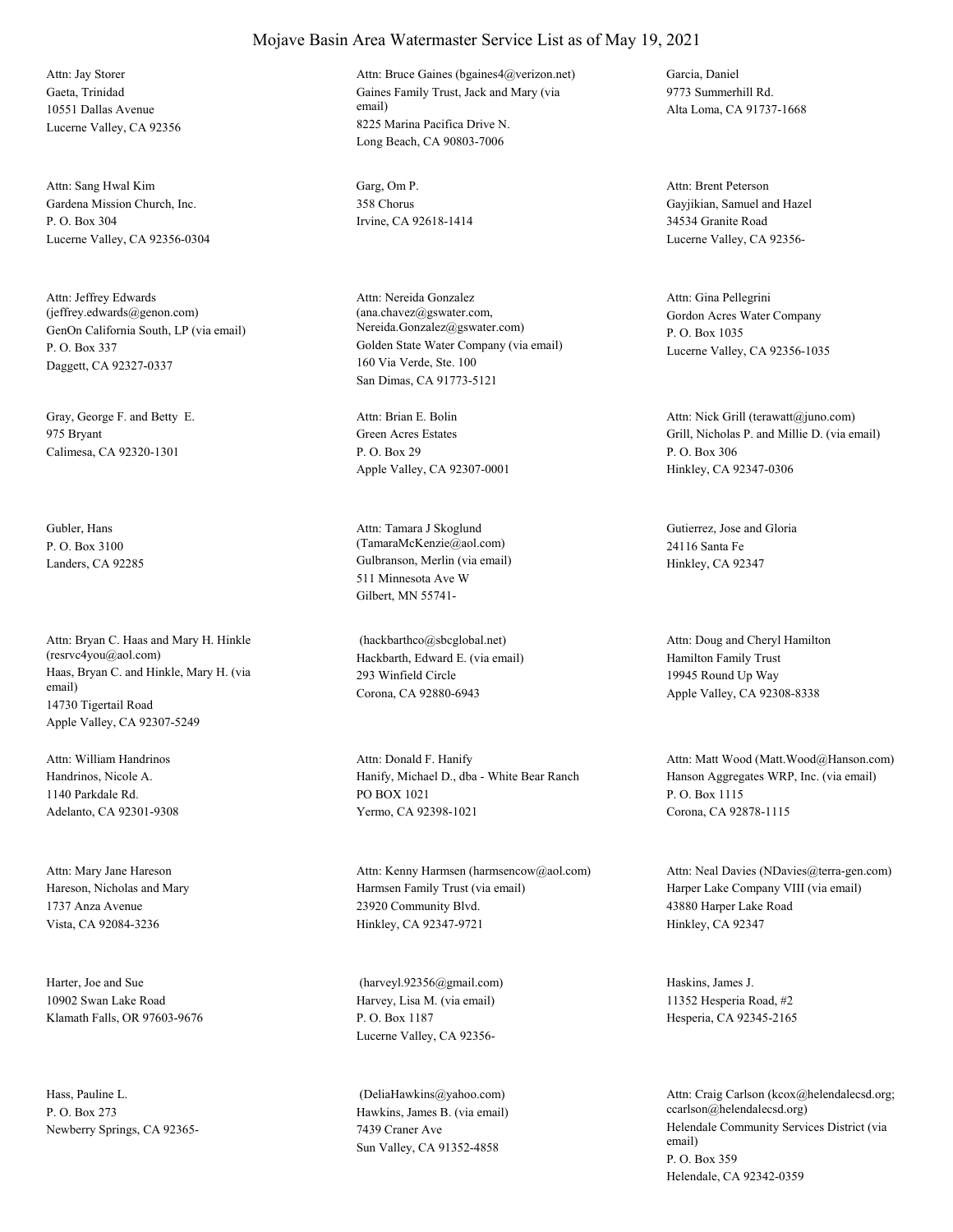Helendale School District P. O. Box 249 Helendale, CA 92342-0249 Attn: Joshua Behnke

Hert, Scott P. O. Box 590

Hesperia Water District (via email) 9700 7th Avenue Hesperia, CA 92345-3493 Attn: Jeremy McDonald (jmcdonald@cityofhesperia.us)

Hi Desert Mutual Water Company 23667 Gazana Street Barstow, CA 92311 Attn: Lisset Sardeson

Hi-Grade Materials Company (via email) 17671 Bear Valley Road Hesperia, CA 92345-4902 Attn: Lori Clifton (lclifton@robarenterprises.com) Hilarides 1998 Revocable Family Trust

Hitchin Lucerne, Inc. P. O. Box 749 Lucerne Valley, CA 92356-0749 Attn: Mary Thomas Ho, Ting-Seng and Ah-Git

Holway Jeffrey R and Patricia Gage (via email) 1401 Wewatta St. #1105 Denver, CO 80202-1348 Attn: Jeffrey R Holway and Patricia Gage (patricia.gage@yahoo.com)

Hong, Paul B. and May P. O. Box #1432 Covina, CA 91722-0432 Attn: Paul Hong

Horton's Children's Trust 47716 Fairview Road Newberry Springs, CA 92365-9258 Attn: Gretchen Horton

Huerta, Hector P. O. Box 2190 Temecula, CA 92593-2190 Attn: John Driscoll

#### Mojave Basin Area Watermaster Service List as of May 19, 2021

Hendley, Rick and Barbara P. O. Box 972 Yermo, CA 92398-0972 Attn: Jeff Gallistel Hensley, Mark P.

Lucerne Valley, CA 92356-0590 Hesperia - Golf Course, City of (via email) 9700 Seventh Avenue Hesperia, CA 92345-3493 Attn: Jeremy McDonald (jmcdonald@cityofhesperia.us)

> Hesperia, City of (via email) 9700 Seventh Avenue Hesperia, CA 92345-3493 Attn: Jeremy McDonald<br>(tsouza@cityofhesperia.us)

Hiett, Harry L. (via email) P. O. Box 272 Daggett, CA 92327-0272 (leehiett@hotmail.com)

37404 Harvard Road Newberry Springs, CA 92365 Attn: Frank Hilarides

P.O. Box 20001 Bakersfield, CA 93390-0001

Holway, Jeffrey R 1401 Wewatta St. #1105 Denver, CO 80202-1348

Hood Family Trust 2142 W Paseo Del Mar San Pedro, CA 90732-4557 Attn: Sandra D. Hood

Howard, et al. P. O. Box 5528 Mt. Carmel, UT 84755-5528 Attn: Norman A. Howard

Hunt, Connie (via email) 39392 Burnside Loop Astoria, OR 97103-8248 (hunt5089@outlook.com) 35523 Mountain View Rd Hinkley, CA 92347-9613

Hesperia Venture I, LLC (via email) 10 Western Road Wheatland, WY 82201-8936 Attn: Janie Martines (janiemartines@gmail.com)

Hettinga Revocable Trust (via email) 14651 South Grove Ave. Ontario, CA 91762-7704 Attn: Patricia Mohr (ghd123@earthlink.net)

High Desert Associates, Inc. 405 North Indian Hill Blvd. Claremont, CA 91711-4614 Attn: Robert W. Bowcock

Hill Family Trust and Hill's Ranch, Inc. (via email) 84 Dewey Street Ashland, OR 97520- Attn: Katherine Hill (Khill9@comcast.net)

Hollister, Robert H. and Ruth M. P. O. Box 2 Newberry Springs, CA 92365-0002 Attn: Joan Rohrer

Holy Heavenly Lake, LLC 1261 S. Lincoln Ave. Monterey Park, CA 91755-5017 Attn: Katherine K Hsu

Horton, John 47716 Fairview Road Newberry Springs, CA 92365-9258 Attn: Gretchen Horton

Hubbard, Ester and Mizuno, Arlean 47722 Kiloran St. Newberry Springs, CA 92365-9529 Attn: Ester Hubbard

Hunt, Ralph M. and Lillian F. P. O. Box 603 Yermo, CA 92398-0603 Attn: Ralph Hunt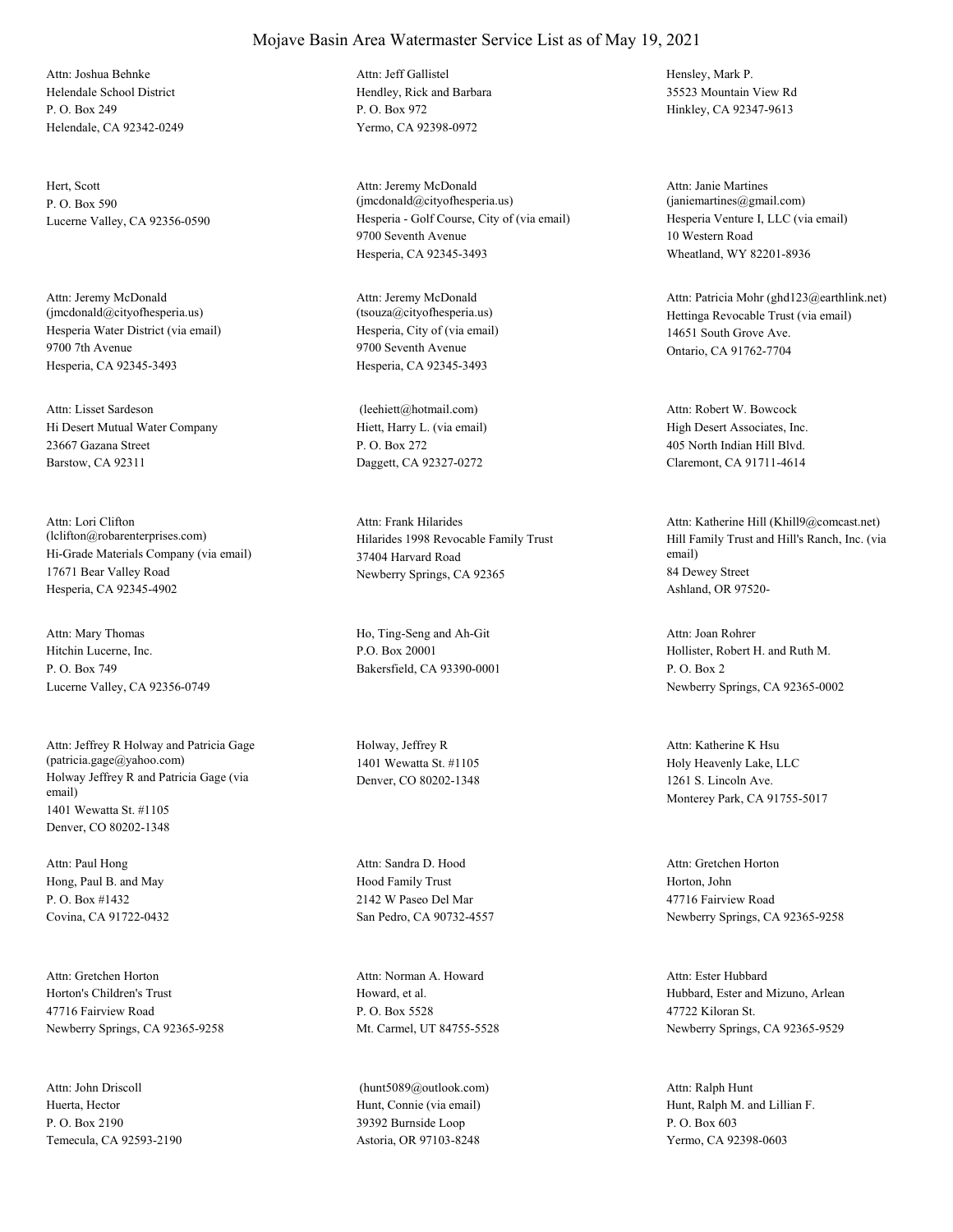Hyatt, James and Brenda (via email) 31726 Fremont Road Newberry Springs, CA 92365 Attn: Daniel and Karen Gray (calivolunteer@verizon.net) Im, Nicholas Nak-Kyun (via email)

Italmood Inc., et. al. (via email) 80 Maple Road Easton, CT 06612-1036 Attn: Sebastian Marzaro (italmood@aol.com)

Jamboree Housing Corporation (via email) 15940 Stoddard Wells Rd - Office Victorville, CA 92395-2800 Attn: Audrey Goller (linda.rainer@newportpacific.com)

Johnson, Ronald 1156 Clovis Circle Dammeron Valley, UT 84783-5211

Jones, Joette 81352 Fuchsia Ave. Indio, CA 92201-5329

Juniper Riviera County Water District P. O. Box 386 Apple Valley, CA 92307 Attn: Lee Logsdon

Kasner, Robert (via email) 11584 East End Avenue Chino, CA 91710-1555

Kemper Campbell Ranch 10 Kemper Campbell Ranch Road Victorville, CA 92395-3357 Attn: Peggy Shaughnessy Kim, Jin S. and Hyun H.

Kim, Ju Sang (via email) 1225 Crestview Dr Fullerton, CA 92833-2206 (juskim67@yahoo.com) Kim, Seon Ja

Kosharek, John and Joann P. O. Box 357

P. O. Box 2926 Victorville, CA 92393-2926 Attn: Steve Kim (stevekim1026@gmail.com) Irvin, Bertrand W.

Jackson, James N. Jr Revocable Living Trust 1245 S. Arlington Avenue Los Angeles, CA 90019-3517 Attn: James Jackson Jr.

Jess Ranch Water Company (via email) 906 Old Ranch Road Florissant, CO 80816- Attn: Gary A. Ledford (gleddream@gmail.com)

Johnston, Harriet and Johnston, Lawrence W. P. O. Box 401472 Hesperia, CA 92340-1472 Attn: Lawrence W. Johnston

Jordan Family Trust 1650 Silver Saddle Drive Barstow, CA 92311-2057 Attn: Paul Jordan

Karimi, Hooshang 1254 Holmby Ave Los Angeles, CA 90024- Attn: Ash Karimi

 (Robertkasner@aol.com) Katcher, August M. and Marceline 47887 Palo Verde Lane Newberry Springs, CA 92365-9096

> 6 Orange Glen Circle Irvine, CA 92620-1264

34981 Piute Road Newberry Springs, CA 92365-9548

Newberry Springs, CA 92365-0357 Lake Arrowhead Community Services District (via email) P. O. Box 700 Lake Arrowhead, CA 92352-0700 Attn: Catherine Cerri (ccerri@lakearrowheadcsd.com)

P. O. Box 467 Newberry Springs, CA 92365-0467

Jackson, Ray Revocable Trust No. 45801 P.O. Box 8250 Redlands, CA 92375-1450 Attn: Lawrence Dean

Johnson, Carlean 8626 Deep Creek Road Apple Valley, CA 92308

Jones Trust dated March 16, 2002 (via email) 35424 Old Woman Springs Road Lucerne Valley, CA 92356-7237 Attn: Magdalena Jones (mygoldenbiz9@gmail.com)

Jubilee Mutual Water Company P. O. Box 1016 Lucerne Valley, CA 92356 Attn: Ray Gagné

Kasner Family Limited Partnership (via email) 11584 East End Avenue Chino, CA 91710- Attn: Robert R. Kasner (Robertkasner@aol.com)

Kemp, Robert and Rose 48441 National Trails Highway Newberry Springs, CA 92365

Kim, Joon Ho and Mal Boon Revocable Trust 46561 Fairview Road Newberry Springs, CA 92365-9230 Attn: Alan and Annette De Jong

Koering, Richard and Koering, Donna 40909 Mt. View Newberry Springs, CA 92365-9414 Attn: Richard Koering and Donna Koering

Lake Jodie Property Owners Association (via email) 909 Armory Road, #126 Barstow, CA 92311-5460 Attn: Daniel Lindenman (happytiredwaterdog@yahoo.com)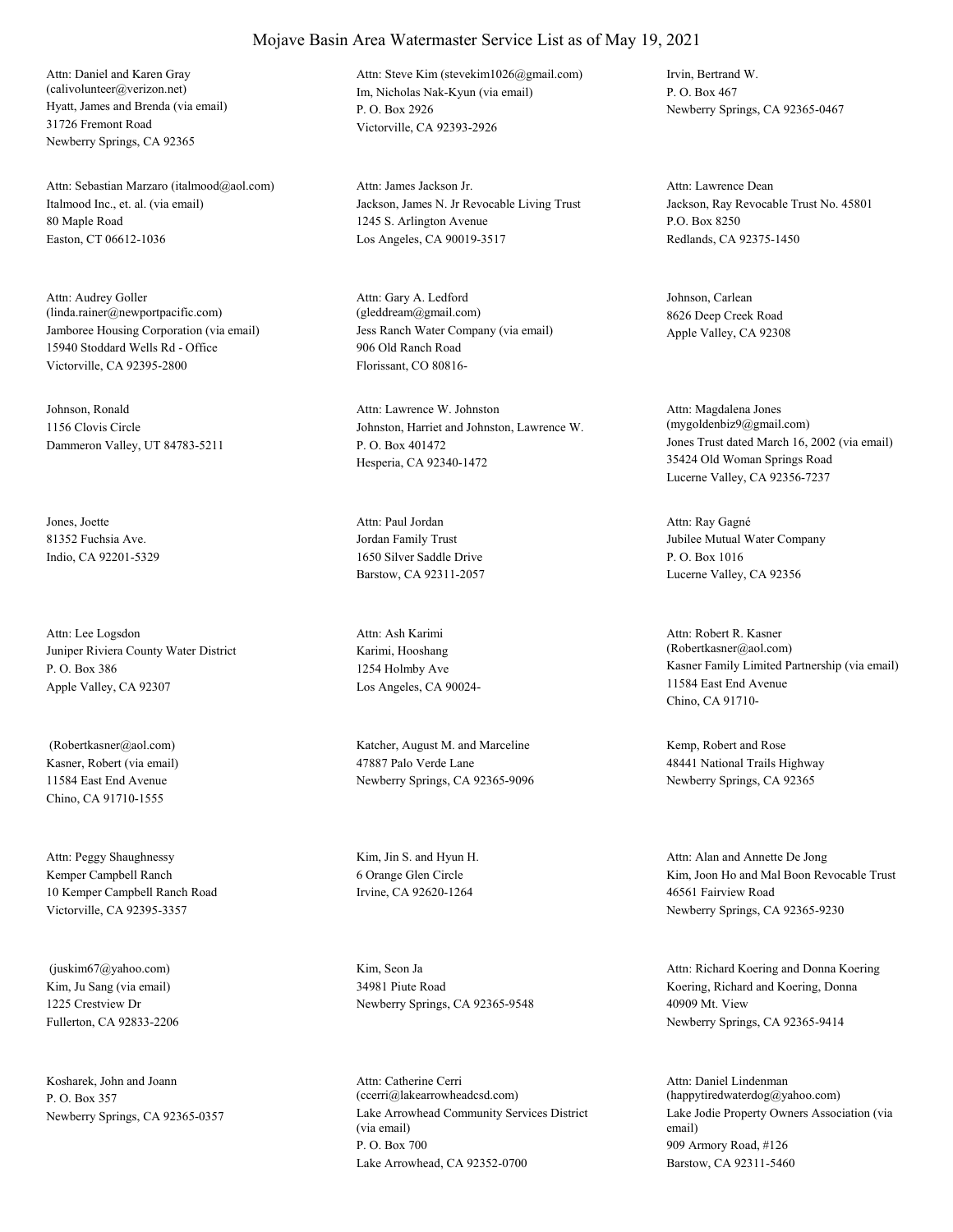Lake Waikiki 230 Hillcrest Drive La Puente, CA 91744-4816 Attn: Nancy Lan

Langley, James (via email) 12277 Apple Valley Road, Ste. #120 Apple Valley, CA 92308-1701 (jlangley@kurschgroup.com) Langley, Michael R. and Sharon

Lawrence, William W. P. O. Box 98 Newberry Springs, CA 92365 Attn: Robert Lawrence Jr. Lawson, Ernest and Barbara

Lee, Doo Hwan P. O. Box 556 Lucerne Valley, CA 92356-0556

Lenhert, Ronald and Toni 10083 Deep Creek Rd. Apple Valley, CA 92308-8322

Liberty Utilities (Apple Valley Ranchos Water) Corp. (via email) P. O. Box 7005 Apple Valley, CA 92307 Attn: Eric Larsen (eric.larsen@libertyutilities.com; tony.pena@libertyutilities.com)

Lopez, Baltazar 12318 Post Office Rd Lucerne Valley, CA 92356- Attn: Patricia Miranda

Lucerne Valley Mutual Water Company P. O. Box 1311 Lucerne Valley, CA 92356 Attn: Gwen L. Bedics

Luckey 2010 Revocable Trust 10967 Kelvington Ln Apple Valley, CA 92308-3647 Attn: Carolyn J. Luckey

#### Mojave Basin Area Watermaster Service List as of May 19, 2021

Lake Wainani Owners Association (via email) 2812 Walnut Avenue, Suite A Tustin, CA 92780-7053 Attn: c/o J.C. UPMC, Inc (timrohmbuilding@gmail.com) Lam, Phillip (via email)

P. O. Box 524 Yermo, CA 92398-0524

20277 Rock Springs Road Apple Valley, CA 92308-8740

Lee, et al., Sepoong and Woo Poong #6 Ensueno East Irvine, CA 92620- Attn: Sepoong & Woo Poong Lee

LHC Alligator, LLC P. O. Box 670 Upland, CA 91785-0670 Attn: Brad Francke

Lin, Kuan Jung and Chung, Der-Bing 2026 Turnball Canyon Hacienda Heights, CA 91745- Attn: James Lin

Low, Dean (via email) P. O. Box 1267 Monrovia, CA 91017-1267 (lowgo.dean@gmail.com) Lua, Michael T. and Donna S.

Lucerne Valley Partners 9903 Santa Monica Blvd., PMB #541 Beverly Hills, CA 90212-1671 Attn: Manoucher Sarbaz

M Bird Construction 1613 State Street, Ste. 10 Barstow, CA 92311-4162 Attn: Eugene R. & Vickie R. Bird 864 Sapphire Court Pomona, CA 91766-5171 (PhillipLam99@Yahoo.com)

Lavanh, et al. 18203 Yucca St. Hesperia, CA 92345- Attn: Vanessa Laosy

Lee, Anna K. and Eshban K. (via email) 11140 Mesquite Ave. Loma Linda, CA 92354-6556 Attn: Anna K. Lee (aklee219@gmail.com)

Lee, Vin Jang T. 41717 Silver Valley Road Newberry Springs, CA 92365 Attn: Eric Archibek

Liang, Yuan - I and Tzu - Mei Chen 4192 Biscayne St Chino, CA 91710-3196 Attn: Billy Liang

Lo, et al. 2826 Sycamore Lane Arcadia, CA 91006-6352 Attn: Mei Li

18838 Aldridge Place Rowland Heights, CA 91748-4890

Lucerne Vista Mutual Water Company (via email) P. O. Box 677 Lucerne Valley, CA 92356-0677 Attn: Marian Walent (LVVMC677@gmail.com)

M.B. Landscaping and Nursery, Inc. 20300 Figueroa Street Carson, CA 90745-1212 Attn: Maria Martinez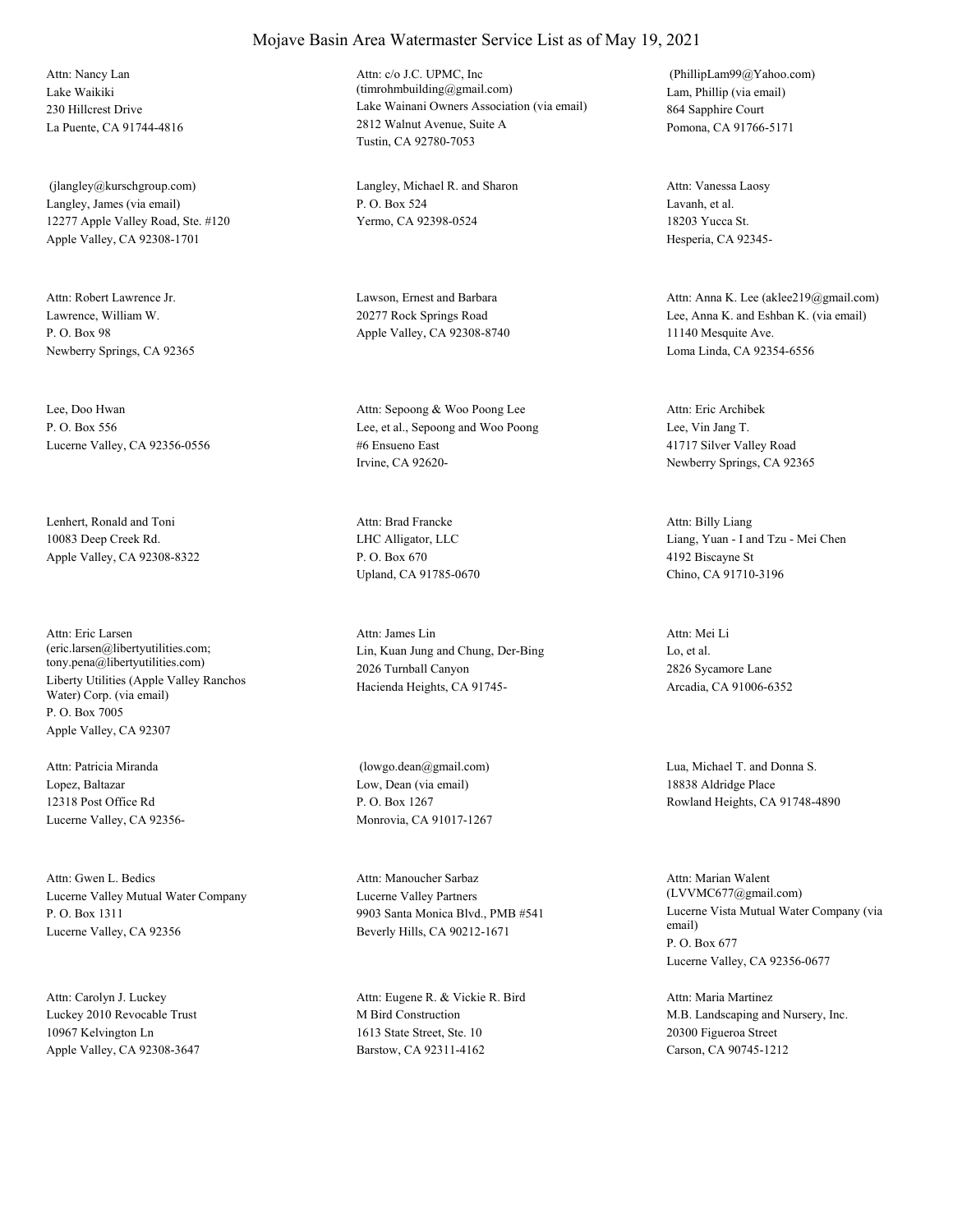Mahjoubi, Afsar S. 46622 Fairview Road Newberry Springs, CA 92365 Attn: Robert Saidi

Marcroft, James A. and Joan P. O. Box 519 Newberry Springs, CA 92365 Attn: Allen Marcroft

Martin, Michael D. and Arlene D. 32942 Paseo Mira Flores San Juan Capistrano, CA 92675

Mead Family Trust 31314 Clay River Road Barstow, CA 92311-2057 Attn: Olivia L. Mead

Mitsubishi Cement Corporation (via email) 5808 State Highway 18 Lucerne Valley, CA 92356-8179 Attn: David Rib (drib@mitsubishicement.com)

Mojave Desert Land Trust (via email) P. O. Box 1544 Joshua Tree, CA 92252-0849 Attn: Amy Langston (alangston@mdlt.org)

Monaco Investment Company 9903 Santa Monica Blvd., PMB #541 Beverly Hills, CA 90212-1671 Attn: Manoucher Sarbaz

Most Family Trust 23780 Cuyama Road Apple Valley, CA 92307-6723 Attn: Jennie Most

Music, Zajo (via email) 43830 Cottonwood Rd Newberry Springs, CA 92365-8510 (z.music5909@gmail.com)

Newberry Community Services District P. O. Box 206 Newberry Springs, CA 92365-0206 Attn: Jodi Howard

Maloney, Janice P. O. Box 356 Los Gatos, CA 95030-0356 Attn: Nichola Hawes Stein

Mariana Ranchos County Water District (via email) 9600 Manzanita Street Apple Valley, CA 92308-8605 Attn: James M. Hansen, Jr. (gmmrcwd@gmail.com; gm@mrcwd.org)

McCollum, Charles L. 15074 Spruce St Hesperia, CA 92345-2950 Attn: Rod Sexton McKinney, Paula

Milbrat, Irving H. P. O. Box 487 Newberry Springs, CA 92365-0487 Attn: David I. Milbrat

Mizrahie, et al. 4105 W. Jefferson Blvd. Los Angeles, CA 90048- Attn: Philip Mizrahie

Mojave Solar, LLC (via email) 42134 Harper Lake Road Hinkley, CA 92347-9305 Attn: Maria Elena Lopez (MariaElena.Lopez@atlantica.com)

Morris Trust, Julia V. (via email) 7649 Cypress Dr. Lanexa, VA 23089-9320 Attn: Ken Elliot (Billie@ElliotsPlace.com) Moss, Lawrence W. and Helen J.

Mulligan, Robert and Inez 35575 Jakobi Street Saint Helens, OR 97051-1194 Attn: Dennis Hills Murphy, Jean

Navajo Mutual Water Company (via email) 21724 Hercules St. Apple Valley, CA 92308-8490 Attn: James Hansen (gm@marianaranchoscwd.org)

Newberry Springs Recreational Lakes Association (via email) 32935 Dune Road, Space 10 Newberry Springs, CA 92365- Attn: Jeff Gaastra (jeff@weaponsedge.com) Manning, Sharon S. 19332 Balan Road Rowland Heights, CA 91748-4017 Attn: Jimmy Berry

Marshall, Charles 32455 Lakeview Road Newberry Springs, CA 92365-9482

144 East 72nd Tacoma, WA 98404-1060

Miller Living Trust 7588 San Remo Trail Yucca Valley, CA 92284-9228 Attn: Donna Miller

MLH, LLC (via email) P. O. Box 2611 Apple Valley, CA 92307-0049 Attn: Thomas A. Hrubik (tahgolf@aol.com)

Mojave Water Agency (via email) 13846 Conference Center Drive Apple Valley, CA 92307-4377 Attn: Doug Kerns (tmccarthy@mojavewater.org)

38338 Old Woman Springs Road Spc# 56 Lucerne Valley, CA 92356-8116

46126 Old National Trails Highway Newberry Springs, CA 92365-9025

New Springs Limited Partnership (via email) 4192 Biscayne St. Chino, CA 91710-3196 Attn: Billy Liang (flossdaily@hotmail.com; asaliking@yahoo.com)

Norris Trust, Mary Ann 29611 Exeter Street Lucerne Valley, CA 92356-8261 Attn: Mary Ann Norris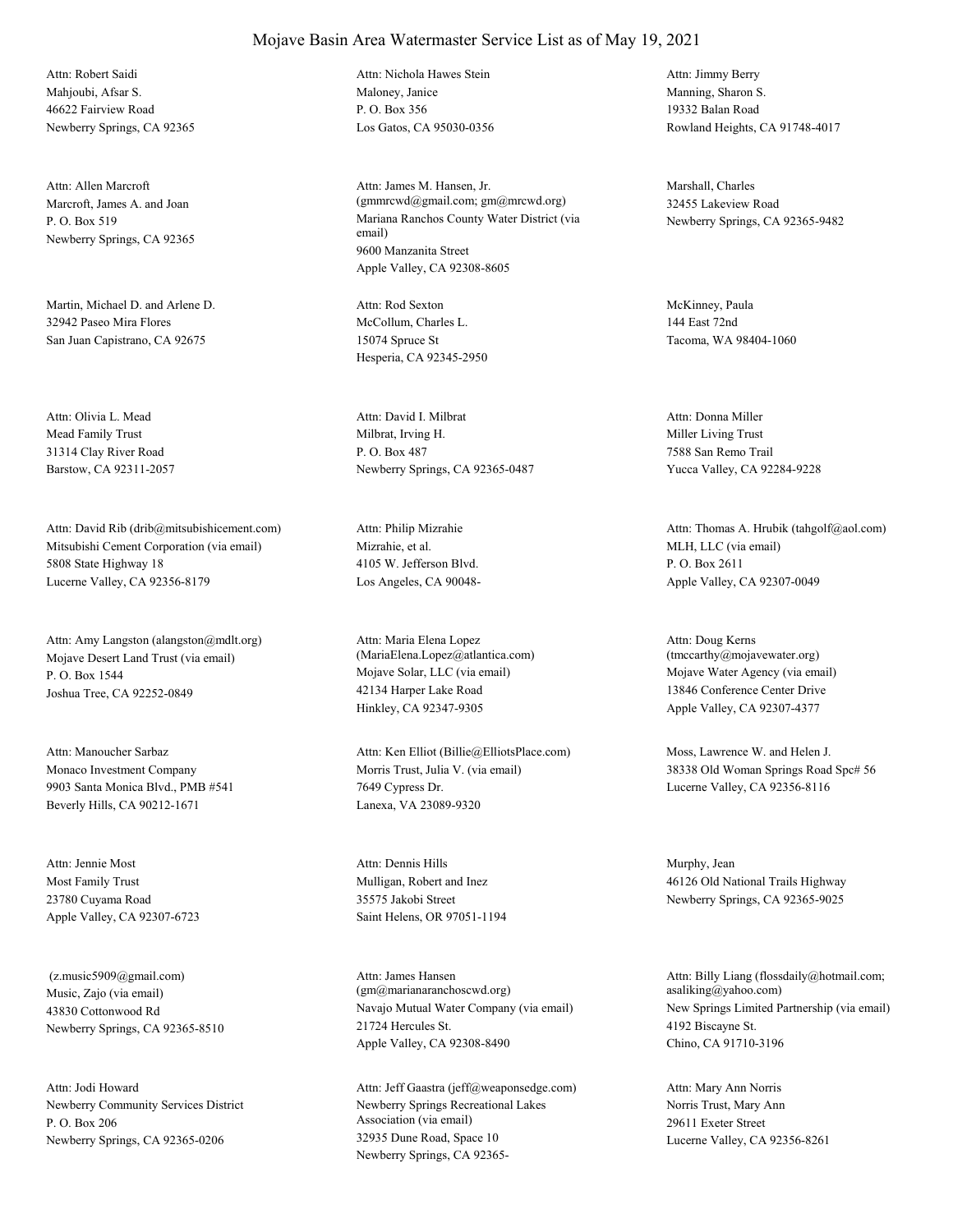NSSLC, Inc. (via email) 9876 Moon River Circle Fountain Valley, CA 92708-7312 Attn: Kenton Eatherton (keatherton@verizon.net)

O. F. D. L., Inc. (via email) 32935 Dune Road, #10 Newberry Springs, CA 92365-9175 Attn: Jeff Gaastra (jeffgaastra@gmail.com; andy@seesmachine.com; bbswift4044@cox.net)

Ohai, Reynolds and Dorothy 13450 Monte Vista Chino, CA 91710-5149 Attn: Dorothy Ohai

P and H Engineering and Development Corporation 1423 South Beverly Glen Blvd. Apt. A Los Angeles, CA 90024-6171 Attn: M. T. Shoraka

Patino, José 3914 W. 105th Street Inglewood, CA 90303-1815

Perko, Bert K. P. O. Box 762 Yermo, CA 92398-0762

Phelan Piñon Hills Community Services District (via email) 4176 Warbler Road Phelan, CA 92371-8819 Attn: Sean Wright (swright@pphcsd.org; dbartz@pphcsd.org; llowrance@pphcsd.org) Poland, John R. and Kathleen A.

Porter, Timothy M. 34673 Little Dirt Road Newberry Springs, CA 92365-9646

Pruett, Andrea P. O. Box 37 Newberry Springs, CA 92365

Rancheritos Mutual Water Company (via email) P. O. Box 348 Apple Valley, CA 92307 Attn: Elizabeth Murena (waterboy7F8@msn.com; etminav@aol.com) Nuñez, Luis Segundo 9154 Golden Seal Court Hesperia, CA 92345-0197

Oasis World Mission (via email) P. O. Box 45 Apple Valley, CA 92307-0001 Attn: Chun Soo Ahn

Omya California, Inc. (via email) 7225 Crystal Creek Rd Lucerne Valley, CA 92356-8646 Attn: Craig Maetzold McCullers (craig.maetzold@omya.com) Oro Grande School District

Pacific Gas and Electric Company (via email) 22999 Community Blvd. Hinkley, CA 92347-9592 Attn: Jessica Bails (J4Dx@pge.com) Pak, Kae Soo and Myong Hui Kang

Paustell, Joan Beinschroth (via email) 10275 Mockingbird Ave. Apple Valley, CA 92308-8303 (wndrvr@aol.com) Pearce, Craig L.

Perry Revocable Living Trust, Thomas and Patricia 14807 Kinai Road Apple Valley, CA 92307-5135 Attn: Thomas Perry Pettigrew, Dan

5511 Tenderfoot Drive Fontana, CA 92336-1156 Attn: John Poland Polich, Donna

Precision Investments Services, LLC 791 Price Street, #160 Pismo Beach, CA 93449-2529 Attn: Carin McKay Price, Donald and Ruth

Quakenbush, Samuel R. (via email) 236 Iris Drive Martinsburg, WV 25404-1338 (s\_quakenbush@yahoo.com)

Reed, Mike 9864 Donaldson Road Lucerne Valley, CA 92356-8105 Nunn Family Trust P. O. Box 545 Apple Valley, CA 92307-0010 Attn: Pearl or Gail Nunn

Odessa Water District (via email) 220 E. Mountain View Street, Suite A Barstow, CA 92311-2888 Attn: Kody Tompkins (ktompkins@barstowca.org)

P. O. Box 386 Oro Grande, CA 92368-0386 Attn: Nick Higgs

P. O. Box 1835 Lucerne Valley, CA 92356-1835

3559 Riviere Du Chien Rd Mobile, AL 36693-5449

285 N Old Hill Road Fallbrook, CA 92028-2571

75 3rd Avenue #4 Chula Vista, CA 91910-1714

933 E. Virginia Way Barstow, CA 92311-4027

Quiros, Fransisco J. and Herrmann, Ronald 35969 Newberry Rd Newberry Springs, CA 92365-9438 Attn: Ron Herrmann

Rhee, Andrew N. (via email) P. O. Box 989 Lucerne Valley, CA 92356-0989 (LucerneJujubeFarm@hotmail.com)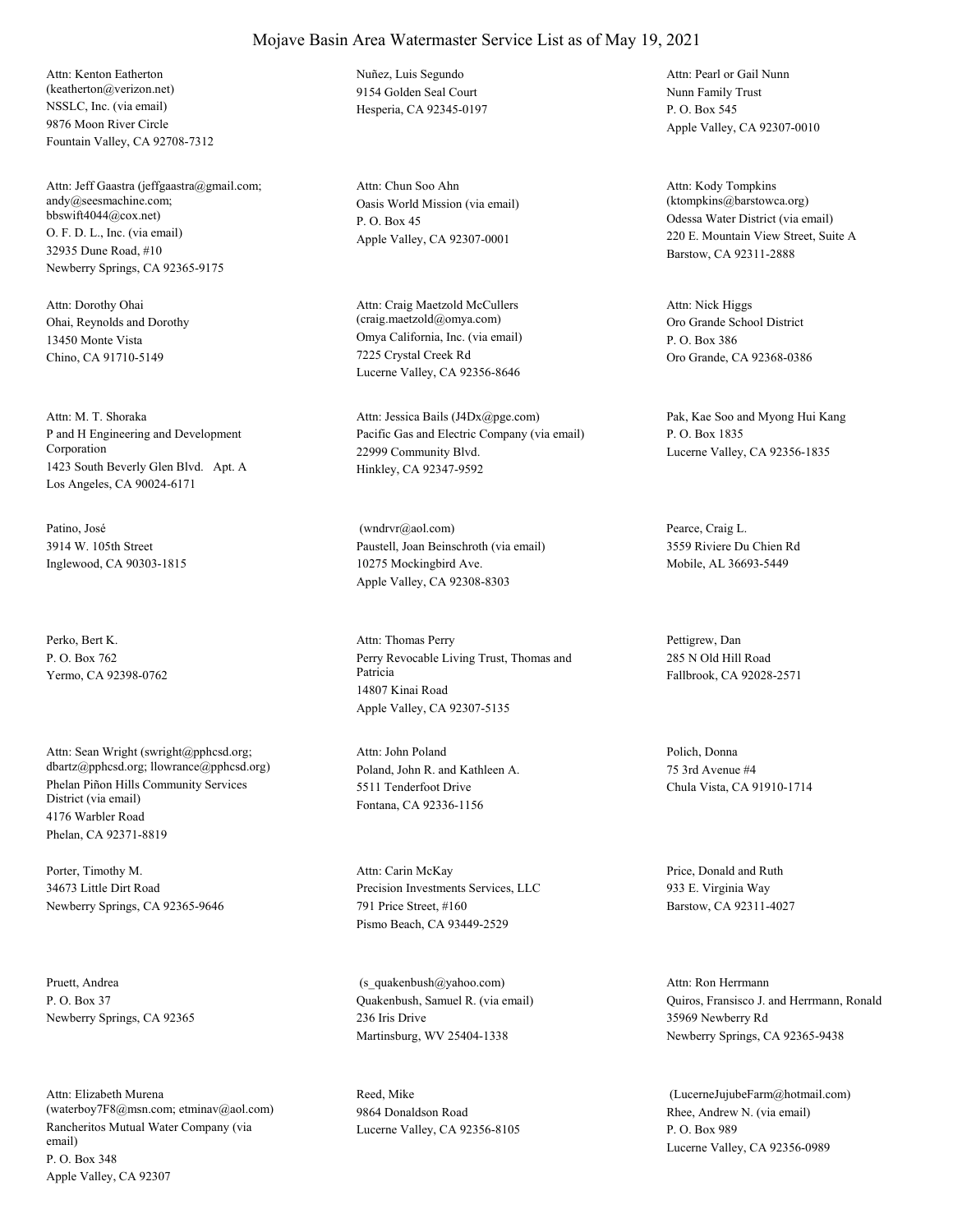Rice, Henry C. and Diana 31823 Fort Cady Rd. Newberry Springs, CA 92365- Attn: Kelly Rice

Rivero, Fidel V. 2600 W Woodlawn Ave San Antonio, TX 78228-5122

Rossi, James L. and Naomi I. 34650 Minneola Rd Newberry Springs, CA 92365-9146 Attn: Mitch Hammack

Ruisch Trust, Dale W. and Nellie H. 10807 Green Valley Road Apple Valley, CA 92308-3690 Attn: Dale W. Ruisch

Saba Family Trust dated July 24, 2018 (via email) 212 Avenida Barcelona San Clemente, CA 92672-5468 Attn: Sara Fortuna (sarajfortuna@gmail.com; fourteengkids@aol.com)

Samra, Jagtar S. (via email) 10415 Edgebrook Way Northridge, CA 91326-3952 (BILLU711@Yahoo.com)

San Bernardino County Service Area 29 (via email) 222 W. Hospitality Lane, 2nd Floor (Spec San Bernardino, CA 92415-0450 Attn: Trevor Leja (trevor.leja@sdd.sbcounty.gov)

San Bernardino County Service Area 70J (via email) 222 W. Hospitality Lane, 2nd Floor - SDW San Bernardino, CA 92415-0450 Attn: Jared Beyeler (ssamaras@sdd.sbcounty.gov; jbeyeler@sdd.sbcounty.gov; waterquality@sdd.sbcounty.gov)

Sexton, Rodney A. and Sexton, Derek R. P.O. Box 155 Rim Forest, CA 92378- Attn: Rod Sexton

#### Rim Properties, A General Partnership 15434 Sequoia Road Attn: Ian Bryant

Mojave Basin Area Watermaster Service List as of May 19, 2021

Rizvi, S.R Ali (via email) 10917 Admirals Bay St. Victorville, CA 92392-4819 (RayRizvi@Yahoo.com)

Hesperia, CA 92345-1667

Royal Way (via email) 11845 Olympic Boulevard, Suite 625 Los Angeles, CA 90064- Attn: John D. Zemanek (jz@zmlawpc.com)

S and B Brothers, LLC 1423 S. Beverly Glen Blvd., Ste. A Los Angeles, CA 90024-6171 Attn: Sherwin Shoraka

Sagabean-Barker, Kanoeolokelani L. (via email) 42224 Valley Center Rd Newberry Springs, CA 92365 Attn: Kanoe Barker (kanoebarker@yahoo.com)

San Bernardino Co Barstow - Daggett Airport 777 E. Rialto Ave San Bernardino, CA 92415-1005 Attn: Rebecca Mancha

San Bernardino County Service Area 42 (via email) 222 W. Hospitality Lane, 2nd Floor San Bernardino, CA 92415-0450 Attn: Jared Beyeler (ssamaras@sdd.sbcounty.gov; jbeyeler@sdd.sbcounty.gov; waterquality@sdd.sbcounty.gov)

Scray, Michelle A. Trust (via email) 16869 State Highway 173 Hesperia, CA 92345-9381 Attn: Michelle Scray (mcscray@aol.com)

Sheep Creek Water Company P. O. Box 291820 Phelan, CA 92329-1820 Attn: Chris Cummings Sheng, Jen

Rios, Mariano V. P. O. Box 1864 Barstow, CA 92312-1864 Attn: Josie Rios

Robertson's Ready Mix P.O. Box 3600 Corona, CA 92878-3600 Attn: Jackie McEvoy

Rue Ranch, Inc. P. O. Box 133109 Big Bear Lake, CA 92315-8915 Attn: Sam Marich

S and E 786 Enterprises, LLC (via email) 3300 S. La Cienega Blvd. Los Angeles, CA 90016-3115 Attn: Jafar Rashid (jr123realestate@gmail.com)

Samples, Bernard D. and Janice E. 33979 Fremont Road Newberry Springs, CA 92365-9136

San Bernardino County - High Desert Detention Center (via email) 222 W. Hospitality Lane, 2nd Floor - SDW San Bernardino, CA 92415-0415 Attn: Jared Beyeler (waterquality@sdd.sbcounty.gov)

San Bernardino County Service Area 64 (via email) 222 W. Hospitality Lane, 2nd Floor - SDW San Bernardino, CA 92415-0450 Attn: Jared Beyeler (ssamaras@sdd.sbcounty.gov; jbeyeler@sdd.sbcounty.gov; waterquality@sdd.sbcounty.gov)

Service Rock Products Corporation (via email) P. O. Box 3600 Corona, CA 92878-3600 Attn: Jackie McEvoy (jackiem@rrmca.com)

5349 S Sir Richard Dr Las Vegas, NV 89110-0100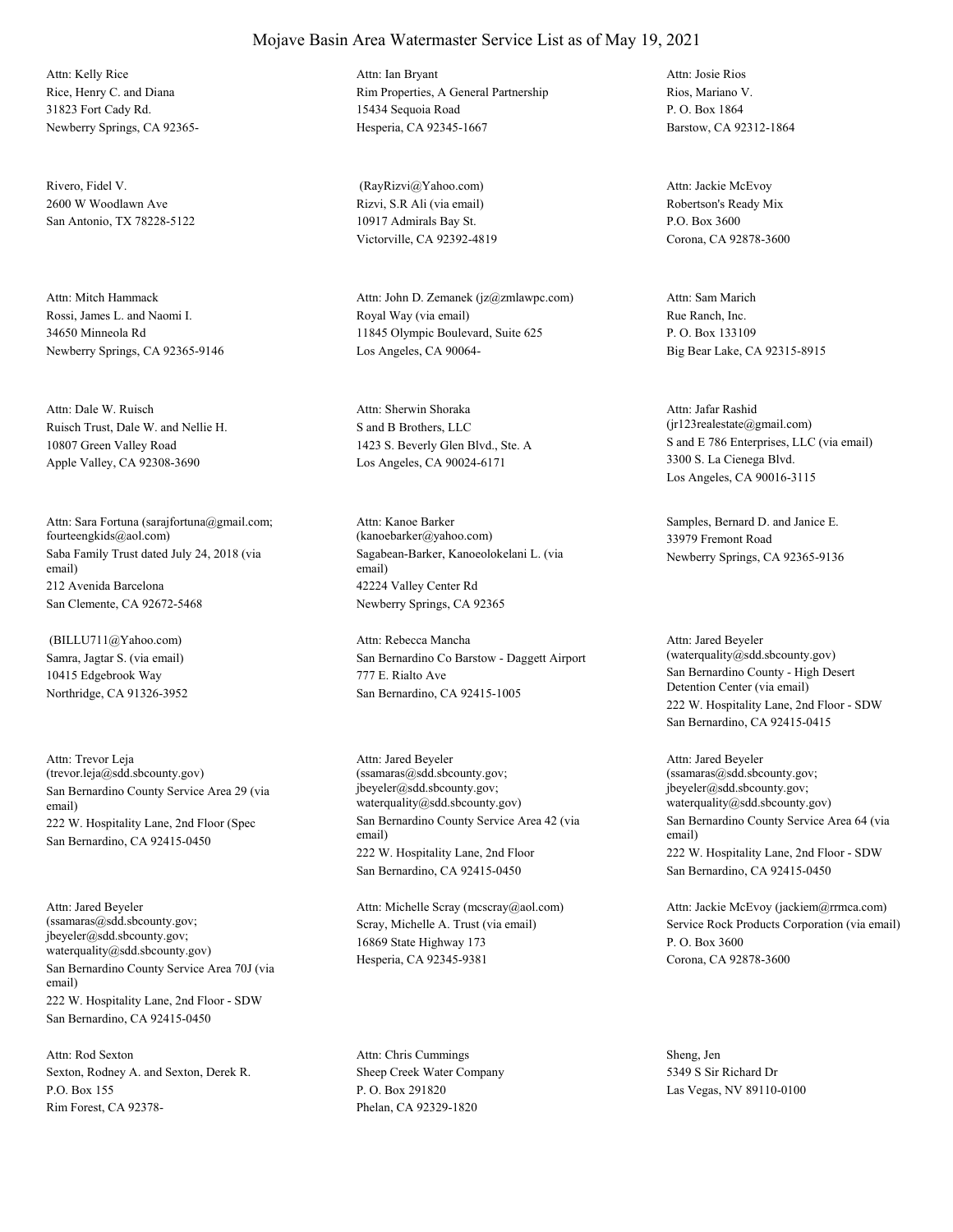Sheppard, Thomas and Gloria (via email) 33571 Fremont Road Newberry Springs, CA 92365-9520 (gloriasheppard14@gmail.com) Short, Jerome E.

Singh, et al. (via email) 4972 Yearling Avenue Irvine, CA 92604-2956 Attn: Nepal Singh (NepalSingh@yahoo.com) Smith, Porter and Anita

Son's Ranch P. O. Box 1767 Lucerne Valley, CA 92356 Attn: Chan Kyun Son

Specialty Minerals, Inc. (via email) 6565 Meridian Road Lucerne Valley, CA 92356-8602 Attn: Del Curtis (Del.Curtis@mineralstech.com)

Spring Valley Lake Association (via email) SVL Box 7001 Victorville, CA 92395-5107 Attn: Eric Miller (emiller@svla.com; alogan@svla.com;) Spring Valley Lake Country Club

Starke, George A. and Jayne E. (via email) 8743 Vivero Street Rancho Cucamonga, CA 91730-1152 (chiefgs@verizon.net) Storm, Randall

Summit Valley Ranch, LLC (via email) 220 Montgomery Street, Suite PH-10 San Francisco, CA 94104-3433 Attn: Alexandra Lioanag (sandra@halannagroup.com)

Synagro-WWT, Inc. (dba Nursury Products, LLC) (via email) P. O. Box 1439 Helendale, CA 92342- Attn: Venny Vasquez (lbaroldi@synagro.com)

Tapie, Raymond L. 73270 Desert Greens Dr N Palm Desert, CA 92260-1206 P. O. Box 495 Newberry Springs, CA 92365-0495

8443 Torrell Way San Diego, CA 92126-1254

Soppeland Revocable Trust (via email) 15500 W. Sand Street, 2nd Floor Victorville, CA 92392-2931 Attn: Jason Lamoreaux (JL@LamorGroup.com)

Sperry, Wesley P. O. Box 303 Newberry Springs, CA 92365-0303

7070 SVL Box Victorville, CA 92395-5152 Attn: Mitchell Brown

51432 130th Street Byars, OK 74831-7357

Sundown Lakes, Inc. (via email) 2141 Chelsea Road Palos Verdes, CA 90274- Attn: Mark Richardson

Szynkowski, Ruth J. 46750 Riverside Rd. Newberry Springs, CA 92365-9738 Attn: Russell Szynkowski

Teisan, Jerry (via email) P. O. Box 2089 Befair, WA 98528-2089 (jerryteisan@gmail.com) Thayer, Sharon

Silver Lakes Association P. O. Box 179 Helendale, CA 92342-0179 Attn: Westly Campbell

Snowball Development, Inc. (via email) P. O. Box 2926 Victorville, CA 92393-2926 Attn: Steve Kim (stevekim1026@gmail.com)

Southern California Edison Company (via email) 2 Innovation Way, 2nd Floor Pomona, CA 91768-2560 Attn: Erika Clement (Shannon.Oldenburg@SCE.com; erika.clement@sce.com)

Spillman, James R. and Nancy J. 12132 Wilshire Lucerne Valley, CA 92356-8834

St. Antony Coptic Orthodox Monastery P. O. Box 100 Barstow, CA 92311-0100 Attn: Father Joseph

Sudmeier, Glenn W. 14253 Highway 138 Hesperia, CA 92345-9422

(mark@richardsonsrv.com) Sunray Land Company, LLC (via email) P. O. Box 2576 Boise, ID 83701-2576 Attn: Clenera, LLC (cre.notices@clenera.com)

> Tallakson Family Revocable Trust (via email) 11100 Alto Drive Oak View, CA 93022-9535 Attn: Bill and Elizabeth Tallakson (billtallakson@sbcglobal.net)

35924 Harvard Drive Newberry Springs, CA 92365-9637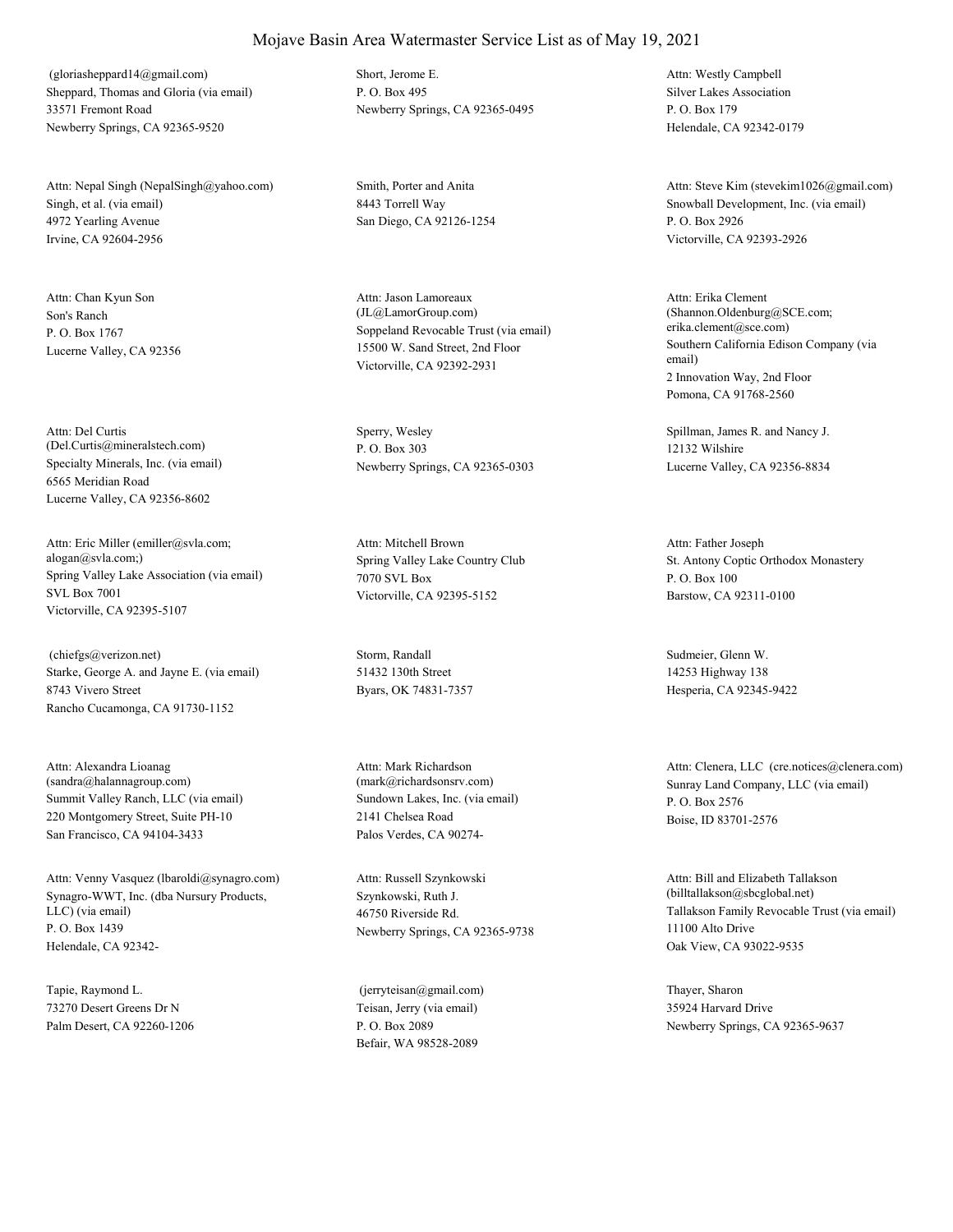The Cushenbury Trust, c/o Specialty Minerals, Inc. (via email) 6565 Meridian Road Lucerne Valley, CA 92356-8602 Attn: Del Curtis (Del.Curtis@mineralstech.com) Thomas, Stephen and Lori

Thompson Living Trust, R.L. and R.A. 9141 Deep Creek Road Apple Valley, CA 92308-8351 Attn: Rodger Thompson Thrasher, Gary

Triple H Partnership 35870 Fir Ave Yucaipa, CA 92399-9635 Attn: Jim Hoover

Union Pacific Railroad Company (via email) HC1 Box 33 Kelso, CA 92309- Attn: Aurelio Ibarra (aibarra@up.com; powen@up.com)

Van Bastelaar, Alphonse 45475 Martin Road Newberry Springs, CA 92365-9625 Attn: Dean Van Bastelaar

Van Leeuwen, John 44128 Silver Valley Road Newberry Springs, CA 92365-9588 Attn: Jacob Bootsma

Victor Valley Community College District 18422 Bear Valley Road Victorville, CA 92395-5850 Attn: John Nahlen

Victorville Water District, ID#1 (via email) P. O. Box 5001 Victorville, CA 92393-5001 Attn: Steve Ashton (sashton@victorvilleca.gov; avillarreal@victorvilleca.gov; kmetzler@victorvilleca.gov)

Wagner Living Trust 22530 Calvert Street Woodland Hills, CA 91367-1704 Attn: Joan Wagner

4890 Topanga Canyon Bl. Woodland Hills, CA 91364-4229 Attn: Stephen Thomas

14024 Sunflower Lane Oro Grande, CA 92368-9617

Troeger Family Trust, Richard H. (via email) P. O. Box 882 Wrightwood, CA 92397 Attn: Mike Troeger (mjtroeger@yahoo.com) Turner, Terry

Vaca, Andy and Teresita S. 5550 Avenue Juan Bautista Riverside, CA 92509-5613

Van Dam Family Trust, Glen and Jennifer (via email) 3190 Cottonwood Avenue San Jacinto, CA 92582-4741 Attn: Glen and Jennifer Van Dam (gvandam@verizon.net) Van Dam Revocable Trust, E and S

Vanhoops Holdings, LP 8328 Valmont Road Boulder, CO 80301-4813 Attn: Traci Hoops

Victor Valley Memorial Park 17150 C Street Victorville, CA 92395-3330 Attn: Deidra Hitt

Victorville Water District, ID#2 (via email) P. O. Box 5001 Victorville, CA 92393-5001 Attn: Steve Ashton (sashton@victorvilleca.gov; avillarreal@victorvilleca.gov; dmathews@victorvilleca.gov)

Wakula Family Trust 11741 Ardis Drive Garden Grove, CA 92841-2423 Attn: Christian Joseph Wakula

Thompson Living Trust, James A. and Sula B. 22815 Del Oro Road Apple Valley, CA 92308 Attn: Lynnette L. Thompson

Thunderbird County Water District P. O. Box 1105 Apple Valley, CA 92307-1105 Attn: Christine Bispo

48550 Riverside Drive Newberry Springs, CA 92365-9017

Valenti, Vito P. O. Box 1222 Barstow, CA 92312-1222

26599 Community Blvd. Barstow, CA 92311-9779 Attn: Eldert and Susan Van Dam

Vernola Trust, Pat and Mary Ann P. O. Box 2190 Temecula, CA 92593-2190 Attn: John Driscoll

Victorville Water District, ID#1 (via email) P. O. Box 5001 Victorville, CA 92393-5001 Attn: Arnold Villarreal (avillarreal@victorvilleca.gov; ccun@victorvilleca.gov)

Vogler, Albert H. 17612 Danbury Ave. Hesperia, CA 92345-7073

Wang, Steven (via email) 2551 Paljay Avenue Rosemead, CA 91770-3204 (Jlow3367@gmail.com)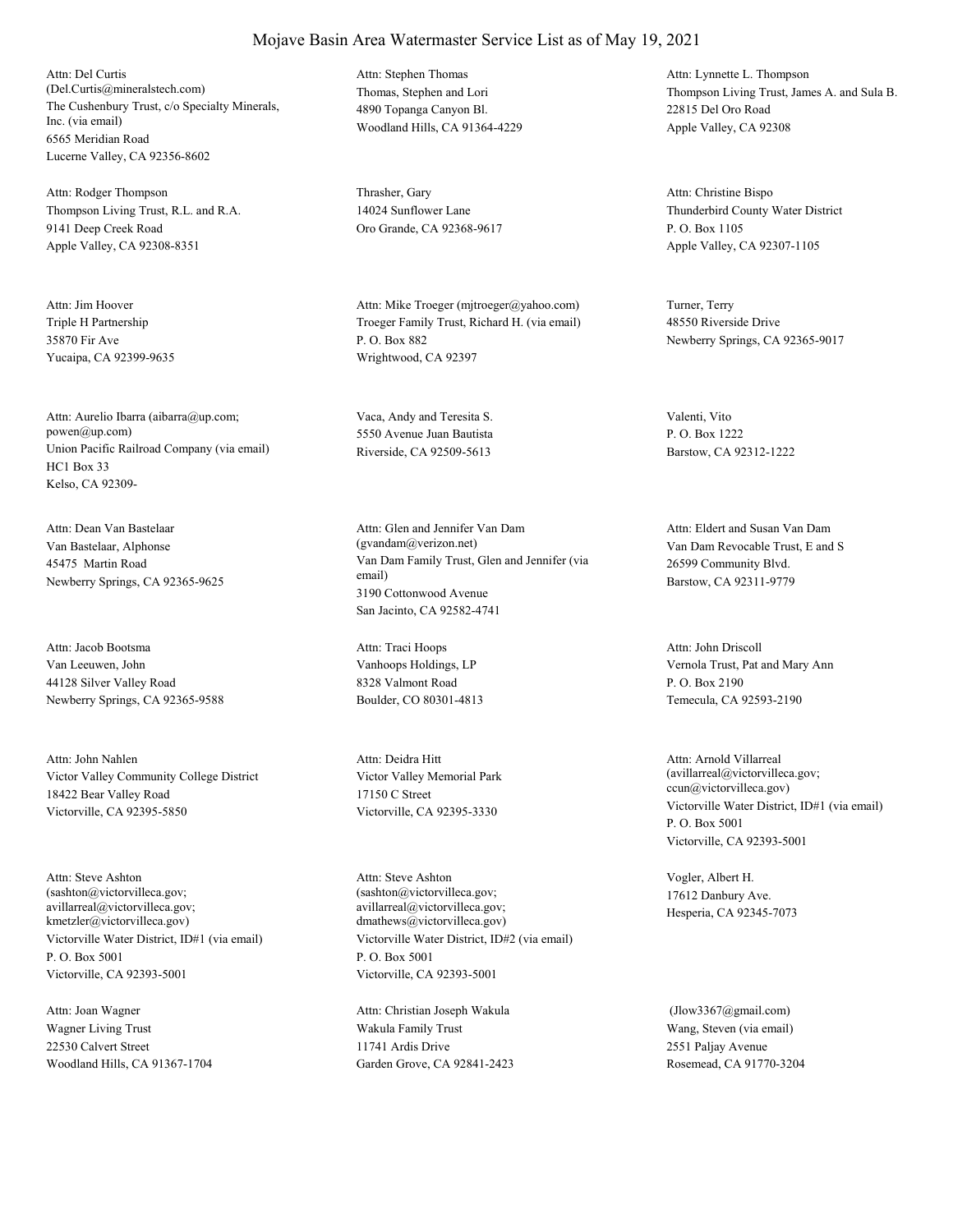Ward, Ken and Barbara (via email) 649 That Road Weiser, ID 83672-5113 Attn: Barbara Allard-Ward (kenbombero@aol.com; allardward@aol.com)

Weeraisinghe, Maithri N.  $P$ . O. Box 487 Barstow, CA 92312-0487

West, Howard and Suzy 9185 Loma Vista Road Apple Valley, CA 92308-0557

Western Horizon Associates, Inc. P. O. Box 397 Five Points, CA 93624-0397 Attn: Chung Cho Gong

Wiener, Melvin and Mariam S. 1626 N. Wilcox Avenue Los Angeles, CA 90028-6234

Witte, E. Daniel and Marcia 31911 Martino Drive Daggett, CA 92327-9752

Worsey, Joseph A. and Revae P. O. Box 422 Newberry Springs, CA 92365-0422 Attn: David A. Worsey

Aleshire & Wynder, LLP (via email) 2361 Rosecrans Avenue El Segundo, CA 90245-4916 Attn: Christine M. Carson, Esq. (ccarson@awattorneys.com) Suite 475

Atkinson, Andelson, Loya, Ruud & Romo (via email) 2151 River Plaza Drive Sacramento, CA 95833- Attn: Wesley A. Miliband, Esq. (wes.miliband@aalrr.com) Suite 300

Ward, Raymond P. O. Box 358 Newberry Springs, CA 92365-0358

Werner, Andrew J. (via email) 1718 N Sierra Bonita Ave Los Angeles, CA 90046-2231 (andrewwerner11@gmail.com)

West, Jimmie E. P. O. Box 98

Westland Industries, Inc. 520 W. Willow St. Long Beach, CA 90806-2800 Attn: Genaro Zapata

Wilshire Road Partners 9903 Santa Monica Blvd., PMB #541 Beverly Hills, CA 90212-1671 Attn: Manoucher Sarbaz

WLSR, Inc. 236 E. Country Club Drive Henderson, NV 89015-7404 Attn: Mark J. Cluff

Yang, Zilan (via email) 1108 W Valley Blvd. Alhambra, CA 91803-2477 (thechelseaco@yahoo.com)

AlvaradoSmith, APC (via email) 1 MacArthur Place Santa Ana, CA 92707-5941 Attn: Thierry R. Montoya (tmontoya@alvaradosmith.com) Suite 200

Atkinson, Andelson, Loya-Ruud & Romo 3612 Mission Inn Avenue, Upper Level Riverside, CA 92501 Attn: W.W. Miller, Esq.

Weems, Lizzie 15940 Stoddard Wells Rd Victorville, CA 92395-2800

West End Mutual Water Company P. O. Box 1732 Lucerne Valley, CA 92356 Attn: James Woody

Oro Grande, CA 92368-0098 Western Development and Storage, LLC (via email) 113 S. La Brea Ave, Floor 3 Los Angeles, CA 90036-2998 Attn: Andrew Werner (awerner@renewablegroup.com)

> Wet Set, Inc. (via email) 3737 Birch Street, Suite 400 Newport Beach, CA 92660-2671 Attn: Thomas G. Ferruzzo (tferruzzo@ferruzzo.com)

Withey, Connie (via email) P. O. Box 3513 Victorville, CA 92393-3513 Attn: Connie Tapie (praisethelord77777@yahoo.com)

Wood, Michael and Denise (via email) P. O. Box 2716 Apple Valley, CA 92307-2716 (mdwood50@gmail.com)

Aleshire & Wynder, LLP (via email) 2361 Rosecrans Avenue El Segundo, CA 90245-4916 Attn: Eric L. Dunn, Esq. (edunn@awattorneys.com) Suite 475

American AgCredit (via email) 42429 Winchester Road Temecula, CA 92590-2504 Attn: Alison Paap (apaap@agloan.com)

Baker, Manock & Jensen 5260 N. Palm Avenue, 4th Floor Fresno, CA 93704-2209 Attn: Christopher L. Campbell, Esq.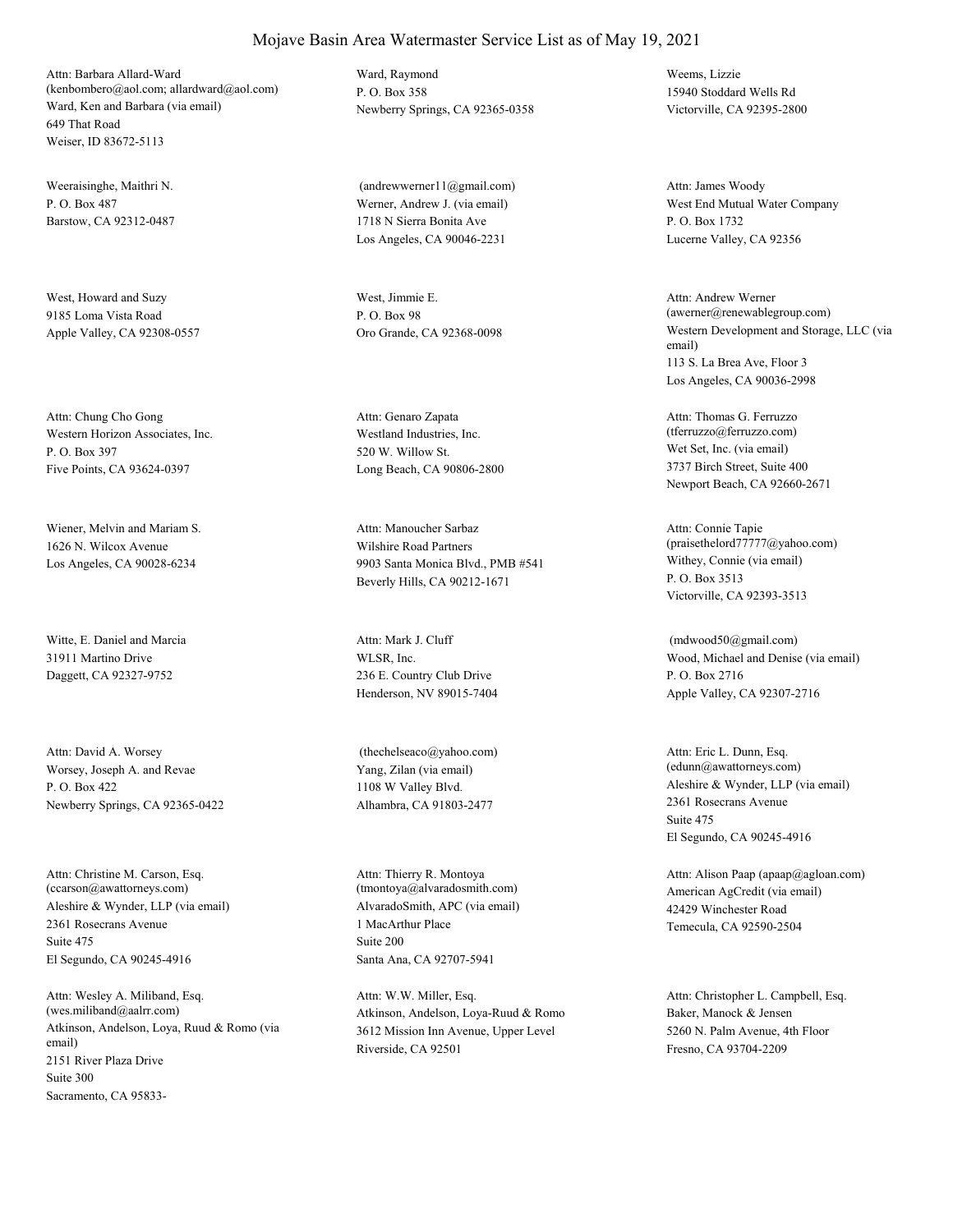Best, Best & Krieger LLP (via email) P.O. Box 1028 Riverside, CA 92502- Attn: Piero C. Dallarda, Esq. (piero.dallarda@bbklaw.com)

Brunick, McElhaney & Kennedy PLC (via email) 1839 Commercenter West San Bernardino, CA 92423-3130 Attn: William J. Brunick, Esq. (bbrunick@bmklawplc.com) P.O. Box 13130

California Farm Bureau Federation 2300 River Plaza Drive Sacramento, CA 95833 Attn: Nancy McDonough

County of San Bernardino, County Counsel (via email) 385 N. Arrowhead Avenue, 4th Floor San Bernardino, CA 92415-0140 Attn: Dawn Martin (Dawn.Martin@cc.sbcounty.gov) Covington & Crowe

Department of Justice (via email) 300 S. Spring Street, Suite 1702 Los Angeles, CA 90013 Attn: Marilyn Levin, Dep (Marilyn.Levin@doj.ca.gov)

Ferruzzo & Ferruzzo, LLP (via email) 3737 Birch Street, Suite 400 Newport Beach, CA 92660 Attn: Thomas G. Ferruzzo, Esq. (tferruzzo@ferruzzo.com)

Gresham, Savage, Nolan & Tilden, LLP 550 E Hospitality Ln, Ste. 500 San Bernardino, CA 92408-4208 Attn: Derek Hoffman, Esq.

Kasdan, LippSmith Weber Turner, LLP (via email) 19900 MacArthur Blvd., Suite 850 Irvine, CA 92612- Attn: Michael Turner, Esq. (mturner@kasdancdlaw.com)

Law Offices of Robert C. Hawkins (via email) 14 Corporate Plaza, Suite 120 Newport, CA 92660 Attn: Robert C. Hawkins, Esq. (rhawkins@earthlink.net) McCormick, Kidman & Behrens

Best, Best & Krieger LLP (via email) 3750 University Avenue Riverside, CA 92502-1028 Attn: Eric L. Garner, Esq. (eric.garner@bbklaw.com) 3rd Floor

Caldwell & Kennedy 15476 West Sand Street Victorville, CA 92392 Attn: Terry Caldwell, Esq.

Caufield & James, LLP (via email) 2851 Camino Del Rio South, Suite 410 San Diego, CA 92108- Attn: Jeffery L. Caufield, Esq.

1131 West 6th Street Ontario, CA 91762 Attn: Robert E. Dougherty, Esq. Suite 300

Department of Justice (via email) 300 S. Spring Street, Suite 1700 Los Angeles, CA 90013 Attn: Noah GoldenKrasner, Dep (Noah.GoldenKrasner@doj.ca.gov) Ducommun, Inc.

Golden State Water Company (via email) 160 W. Via Verde, Suite 100 San Dimas, CA 91773- Attn: Toby Moore, PhD, PG, CHG (TobyMoore@gswater.com)

Gutierrez, Preciado & House 3020 E. Colorado BLVD Pasadena, CA 91107-3840 Attn: Calvin R. House, Esq.

Lagerlof, Senecal, Gosney & Kruse, LLP (via email) 301 N. Lake Avenue, 10th Floor Pasadena, CA 91101-5123 Attn: Thomas S. Bunn, Esq. (TomBunn@lagerlof.com) Law Offices of Fred J. Knez

695 Town Center Drive, Suite 400 Costa Mesa, CA 92626-7187 Attn: Arthur G. Kidman, Esq.

Brownstein Hyatt Farber Schreck, LLP (via email) 1021 Anacapa Street, 2nd Floor Santa Barbara, CA 93101-2102 Attn: Stephanie Osler Hastings, Esq. (SHastings@bhfs.com)

California Department of Transportation 100 South Main Street, Suite 1300 Los Angeles, CA 90012-3702 Attn: Alexander Devorkin, Esq.

(Jeff@caufieldjames.com) Colantuono, Highsmith & Whatley, PC 300 South Grand Avenue, Ste 2700 Los Angeles, CA 90071-3137 Attn: Michael G. Colantuono, Esq.

> Cox, Castle & Nicholson 2049 Century Park East, 28th Floor Los Angeles, CA 90067 Attn: Ed Dygert, Esq.

23301 S. Wilmington Avenue Carson, CA 90745 Attn: James S. Heiser, Esq.

Green de Bortnowsky, LLP (via email) 30077 Agoura Court, Suite 210 Agoura Hills, CA 91301-2713 Attn: Michelle McCarron (mmccarron@gdblawoffices.com; andre@gdblawoffices.com)

Hill, Farrer & Burrill 300 S. Grand Avenue, 37th Floor Los Angeles, CA 90071 Attn: Curtis Ballantyne, Esq. 1 California Plaza

6780 Indiana Ave, Ste 150 Riverside, CA 92506-4253 Attn: Fred J. Knez, Esq.

Mojave Basin Area Watermaster (via email) 13846 Conference Center Drive Apple Valley, CA 92307 Attn: Valerie L. Wiegenstein (watermaster@mojavewater.org)